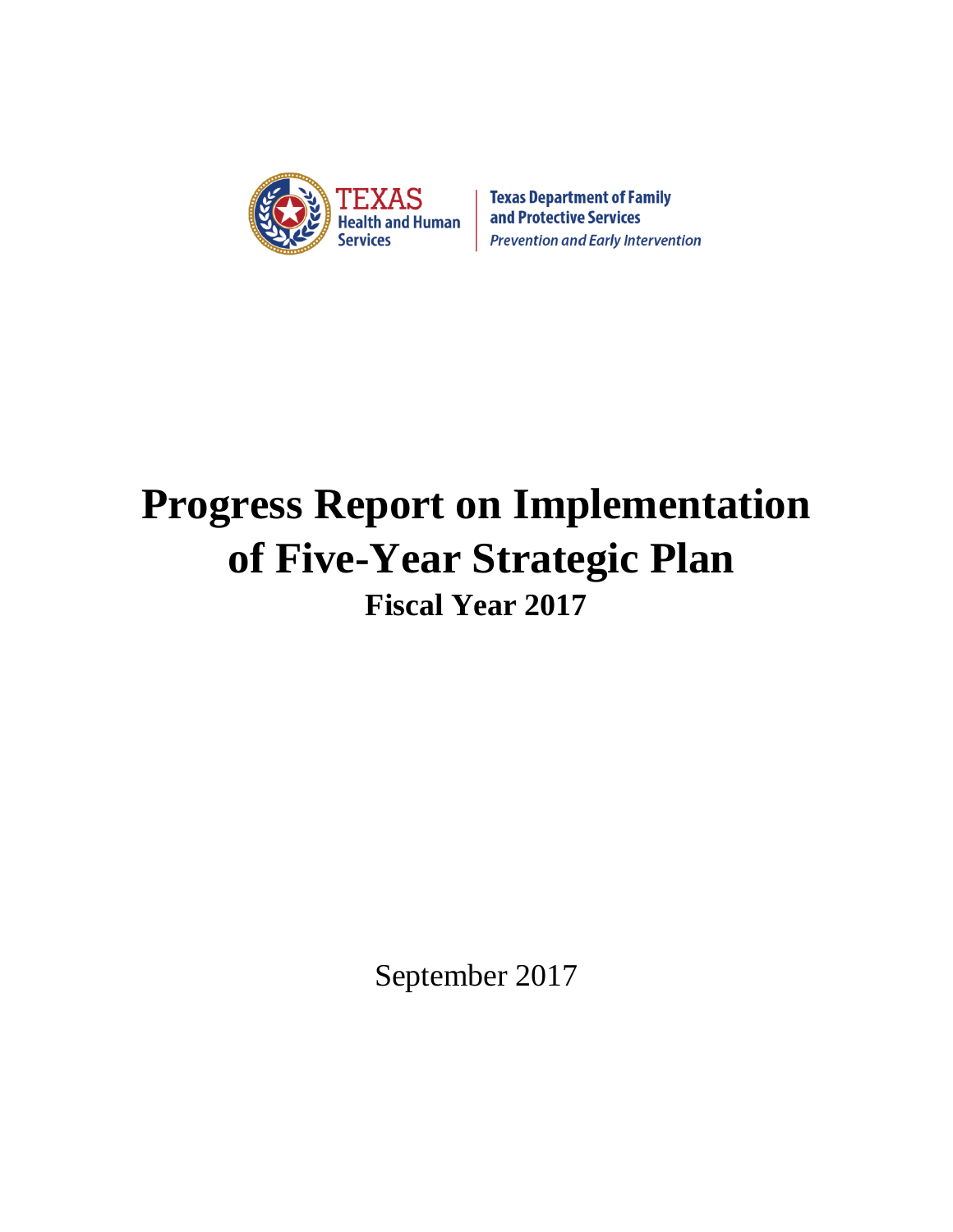# **Table of Contents**

This report is required by Senate Bill 206, 84th Legislative Session, Texas Family Code §265.005.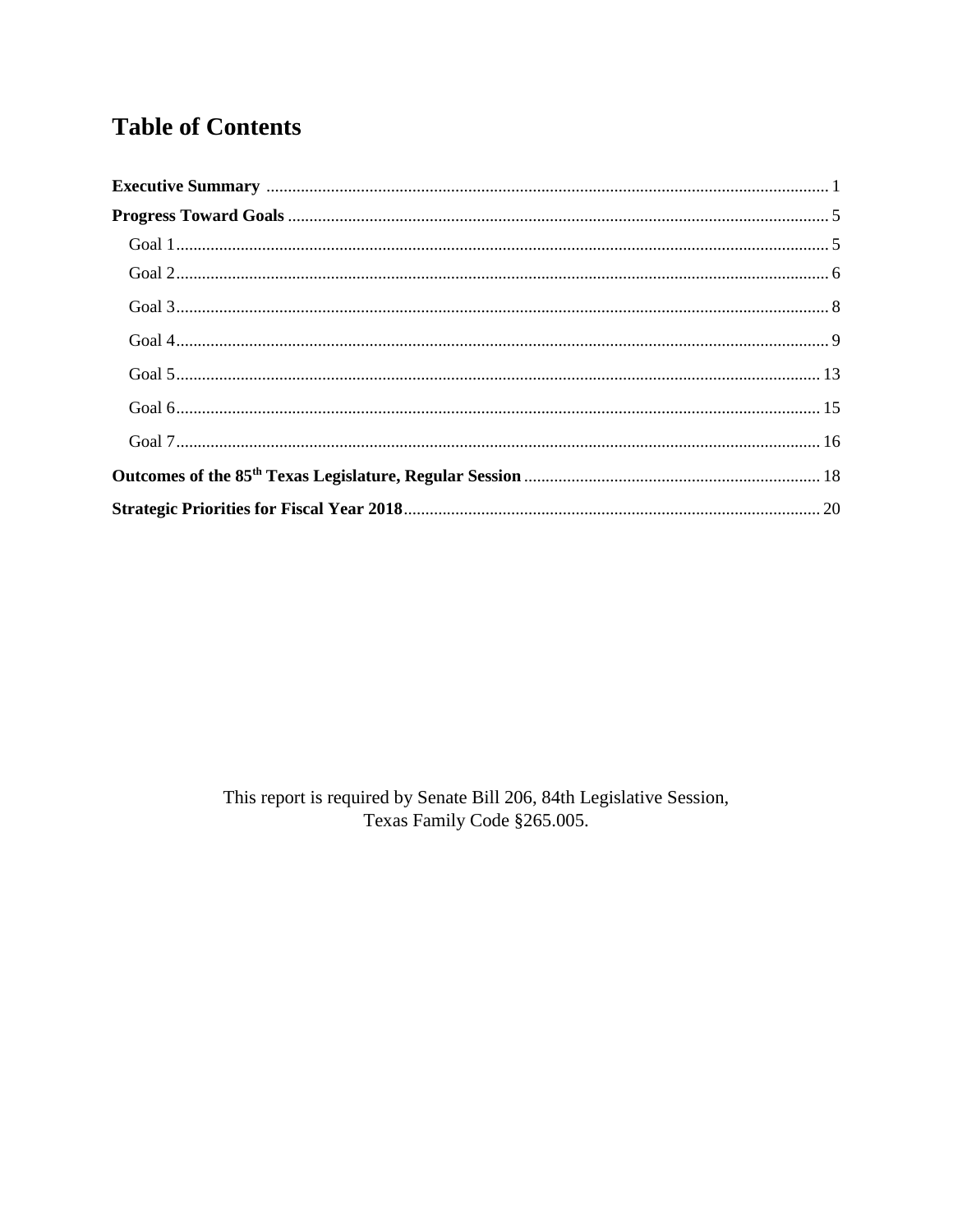# **Executive Summary**

One year ago Prevention and Early Intervention (PEI) formalized its public health approach to preventing child abuse and neglect with publication of a five-year strategic plan. At the same time, PEI completed its merger with the Texas Home Visiting program, making 2017 the first full fiscal year (September 1, 2016 - August 31, 2017) for the restructured division of the Department of Family and Protective Services (DFPS).

Prioritizing key themes of effective use of data and efficient use of resources, in fiscal year 2017 PEI re-procured half of its 11 programs, taking a fresh assessment of where the highest risk communities are and increasing the number of evidence-based programs funded. By September 1, 2018, 100 percent of PEI's home visiting and parent education provider contracts will require use of one or more evidence-based models or promising practices.

With funds appropriated by the 84<sup>th</sup> Legislature, DFPS also launched an entirely new data system (PEIRS) in 2017 that is transforming the way PEI collects, analyzes, and reports data. While the previous PEI and STAR data systems (both more than a decade old) allowed users to enter data for reporting purposes, the systems were not user-friendly and provided no systematic checks on data validity. PEIRS, on the other hand, facilitates entry of high-quality data through built-in checks on data quality, tasks and alerts that prompt users to collect assessments. It also enables real-time reports that include data visualizations and detailed client breakdowns. The new system will help PEI ensure that the data being collected is valid, reliable, and transparent.

PEIRS is easily adaptable when it comes to data analysis and outcomes reporting. The new system will enable PEI to look at outputs and outcomes by disability status, homelessness status, gender, race, and ethnicity. A detailed look at trends and gaps in service provision, retention, and outcomes will help PEI improve programs for all Texans, especially those most at-risk of maltreatment. The real-time nature of PEIRS also will contribute to PEI's continuous quality improvement processes with providers and communities. This significant and smart investment by the Legislature will pay dividends for years to come.

The improvements do not stop there. PEIRS also enables automated billing, which allows PEI staff greater ability to audit financial reports based on reported data and conduct in-depth costbenefit analyses. It also makes possible real-time access for providers seeking budget and billing information. In fiscal year 2018, work will begin to integrate Texas Home Visiting into PEIRS so data can be compared and analyzed across all PEI programs.

Innovation is alive in programmatic initiatives as well. First-of-its-kind research commissioned by PEI is laying the groundwork for more effective approaches to engaging fathers in parenting programs — and ultimately parenting. Research completed in fiscal year 2017 found it does not take father-specific or fathers-only programs to engage fathers in parent education. Instead,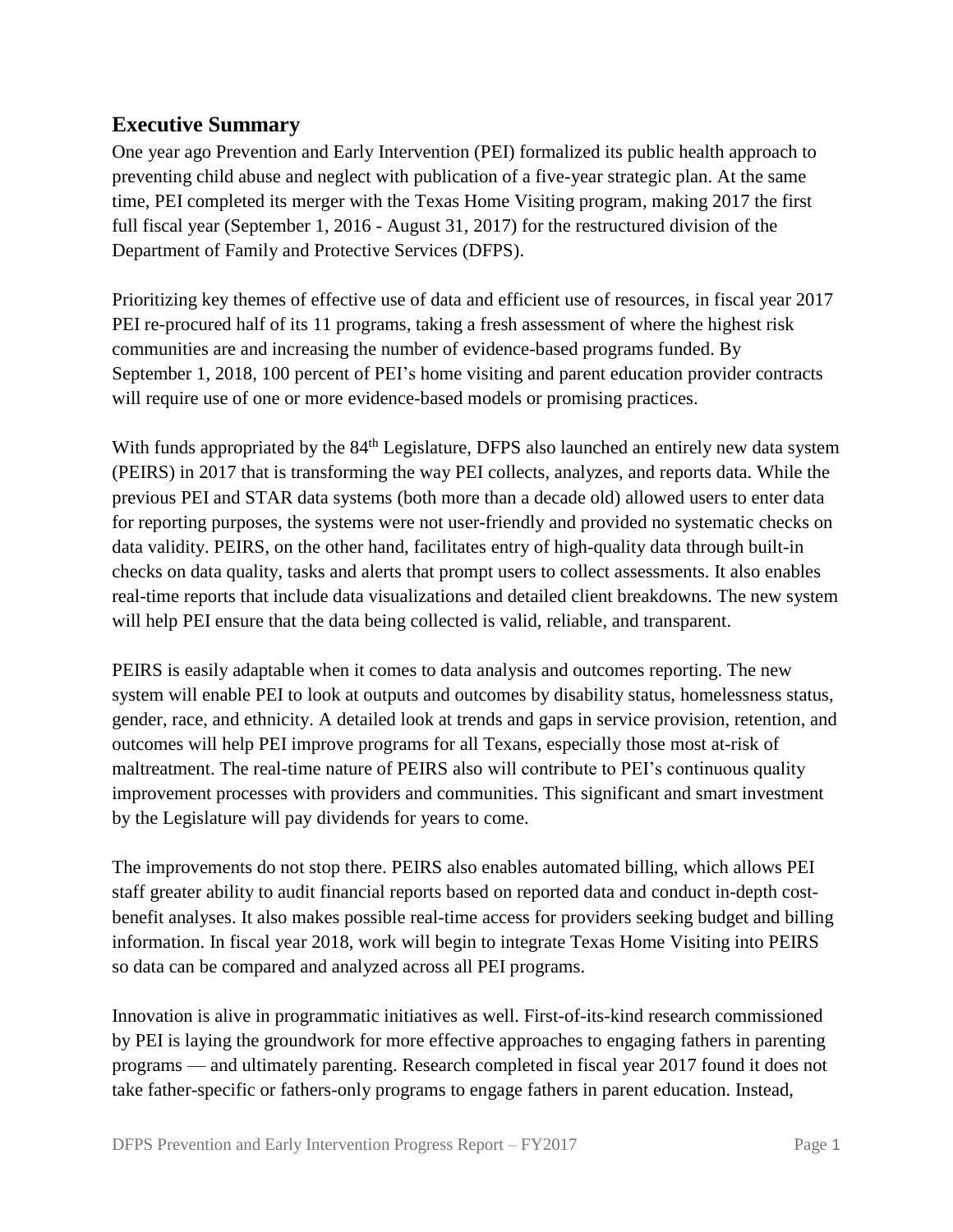direct contact and relevant messages were shown to be key elements of engaging fathers. The report recommends general parent education and support programs make their programs more welcoming and relevant to fathers. PEI will support its providers in making this cultural shift.

PEI also rolled out a new initiative to support school readiness. LENA Home is an evidencebased intervention used in conjunction with home visiting programs to enhance school readiness in children zero to 3 years old. By evaluating verbal exchanges between parents and children, as well as electronic sounds present in the home (e.g. television), home visitors can take steps to increase positive parent-child dialogue. Reports are shared with parents over the 12-week intervention period to show measurable change. PEI launched this intervention in seven communities, and feedback from sites is expected by December 2018. PEI also will look at benchmark data related to school readiness to identify changes potentially resulting from the intervention.

Community providers across Texas are demonstrating innovation through efforts to increase program enrollment and retention. Local efforts include partnerships with managed care organizations, welcome baskets, participation incentives, program graduation ceremonies, and community baby showers.

Amidst all this rebirth and organizational change, PEI staff continued to ensure the division's 125 contracted service providers receive the guidance and support necessary to meet their obligations to their communities and the State of Texas. PEI revised its contract monitoring processes to better focus oversight activities on meaningful measures of program effectiveness and adopted a more supportive approach to helping providers achieve and maintain compliance. The results of this effort are enhanced stewardship of public resources, less exposure to risk and improved relations with providers.

Further stepping into its role as a statewide hub for communication, knowledge sharing, and technical assistance for stakeholders engaged in strengthening children and families, PEI's providers have experienced the benefit of merging Texas Home Visiting with PEI in the form of more training and technical support available for everyone. PEI hosted numerous events for PEI providers and other family-serving professionals, including the annual Partners in Prevention conference, which has become the largest annual gathering of prevention and early intervention professionals in Texas. Drawing nearly 800 people, Partners in Prevention is an education and networking event for parent educators, youth service providers, civic leaders, researchers, and others with a professional interest in child- and family well-being, youth development, and juvenile justice.

PEI also hosted smaller events for more specific audiences, including regional mini conferences for early childhood practitioners, safety summits for Child Protective Services staff, an annual meeting for STAR providers, a fatherhood summit for professionals seeking to engage fathers in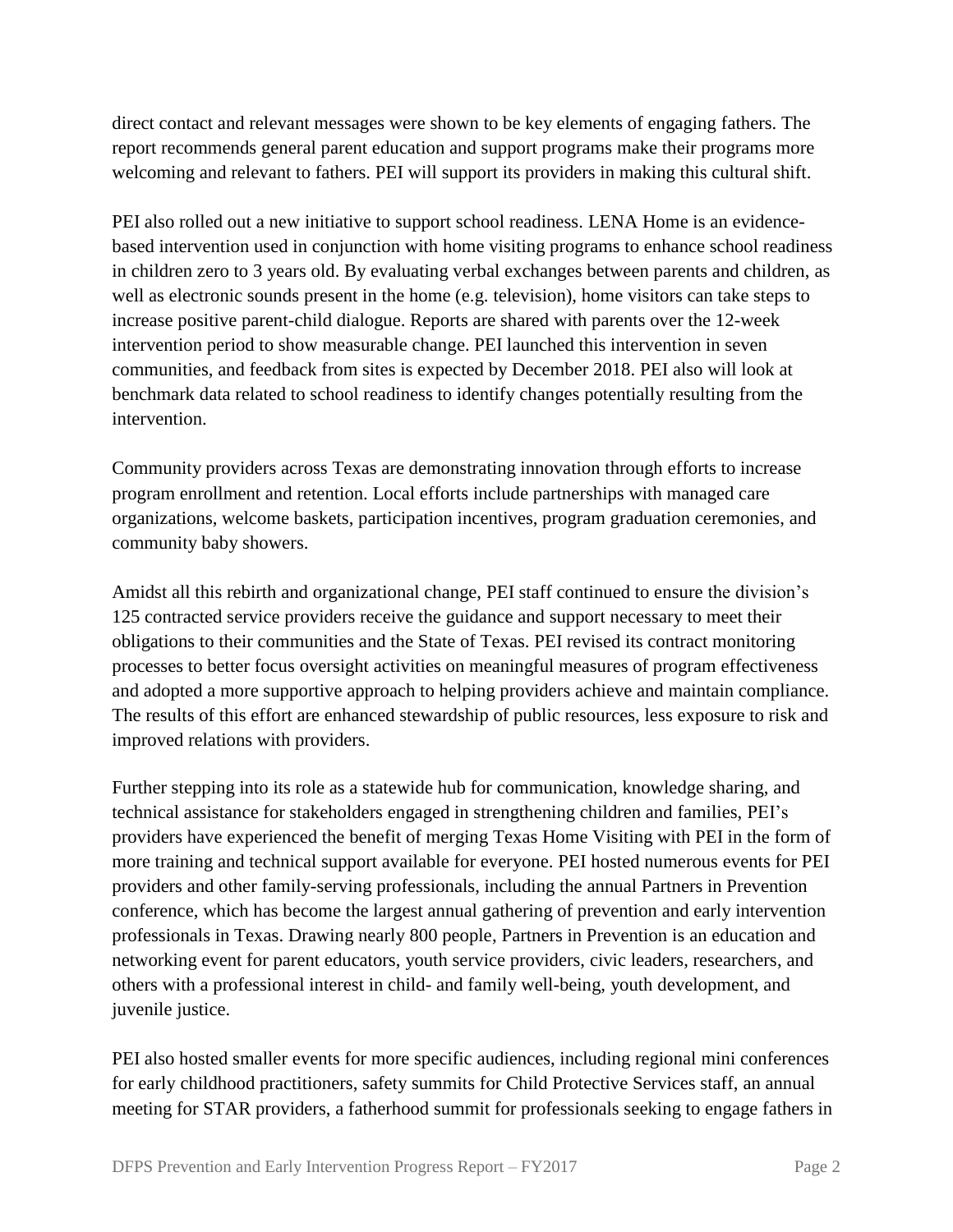healthy parenting, and community impact meetings for civic leaders working on local systemschange initiatives across the state.

Beyond face-to-face gatherings, PEI frequently shares and receives information through its electronic newsletters, websites, and social media platforms, as well as webinars, and the growing Texas Prevention Network email distribution list.

Of course none of this would matter if PEI's programs were not helping children, youth, and families live safe, healthy, and productive lives. In fiscal year 2016 (most recent year for which data is available) PEI served more than 62,000 unique families — an increase of 23 percent over the previous fiscal year. Nearly all (99.7 percent) of children and youth remained safe from maltreatment while receiving services. More than 95 percent of youth engaged in services did not become involved with the juvenile justice system. In addition, families involved with evidence-based home visiting services had better overall health outcomes than the general Texas population and individuals served by comparable programs. This includes no preterm births in fiscal year 2016, higher breastfeeding rates, and more than half of all clients served increased self-sufficiency through education, employment, or both.

In the year ahead, PEI will continue implementing its five-year plan with emphasis placed on the following six priority initiatives:

- 1. Working under the direction of the 85<sup>th</sup> Legislature and DFPS Commissioner Hank Whitman, PEI will organize and support a Prevention Task Force for the purposes outlined in H.B. 1549 and on page 17 of this report. PEI will propose a plan to provide the research, data mapping, and project facilitation necessary to meet the task force's legislative charge.
- 2. Consistent with HB 1549, the Office of Child Safety will take all necessary steps to include near fatality child abuse or neglect cases in the child fatality annual review and report, for cases in which child abuse or neglect is determined to have been the cause of the near fatality. The Office of Child Safety will also produce an aggregated report relating to child fatality and near fatality cases resulting from child abuse or neglect.
- 3. PEI will further explore best practices in program implementation and expansion, including how to implement adaptions without jeopardizing effectiveness, and how to enhance peer learning across the state.
- 4. PEI will plan for potential program transitions based on funding cycles, contract expiration dates, and programmatic data as a component of its growth plan.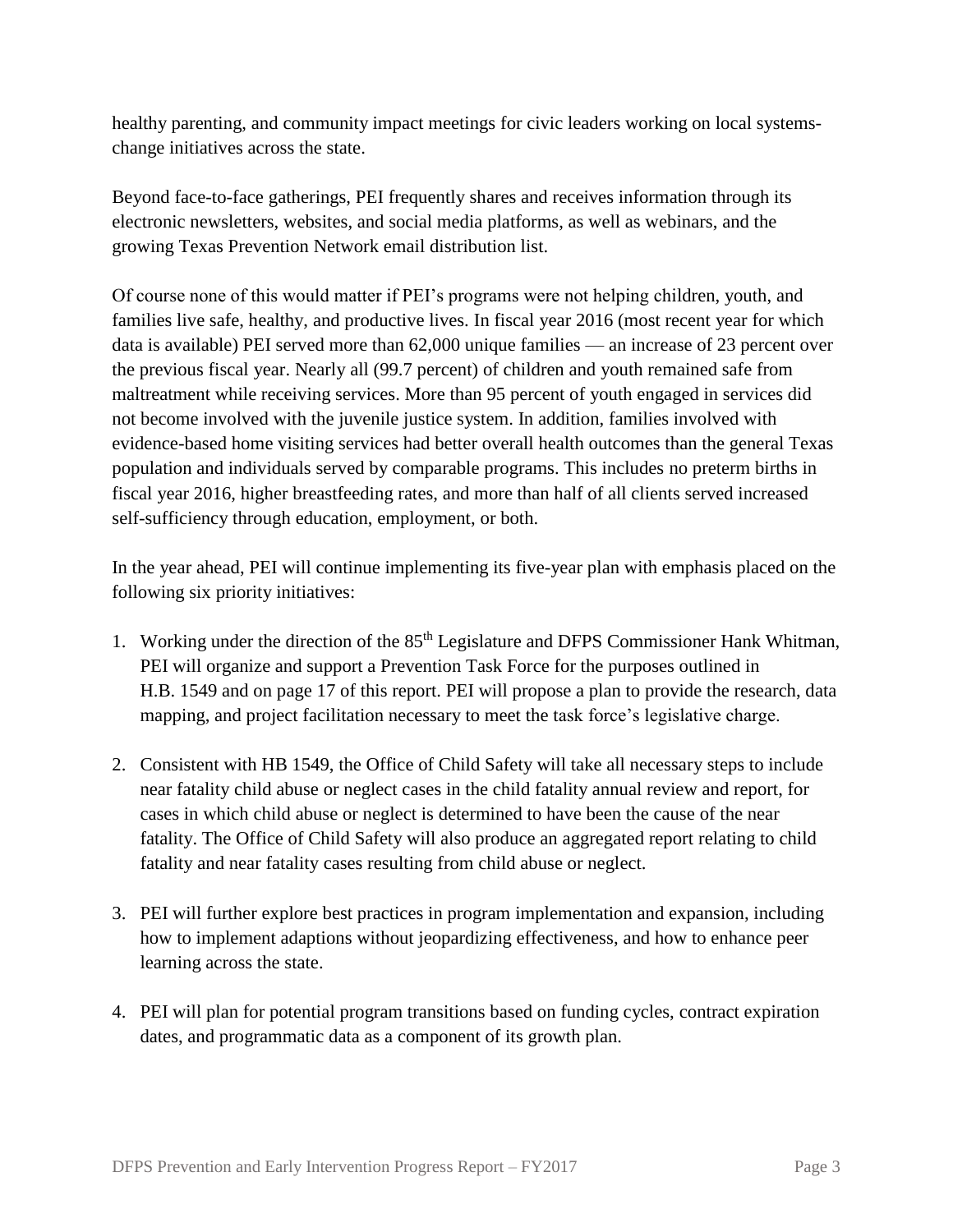- 5. To further improve and sustain productive relationships with communities, PEI will create additional opportunities and mechanisms for dialogue with community leaders, faith-based organizations, and other stakeholders.
- 6. PEI will take steps to integrate its new data tracking and processing capabilities into strategic and operational decision-making processes.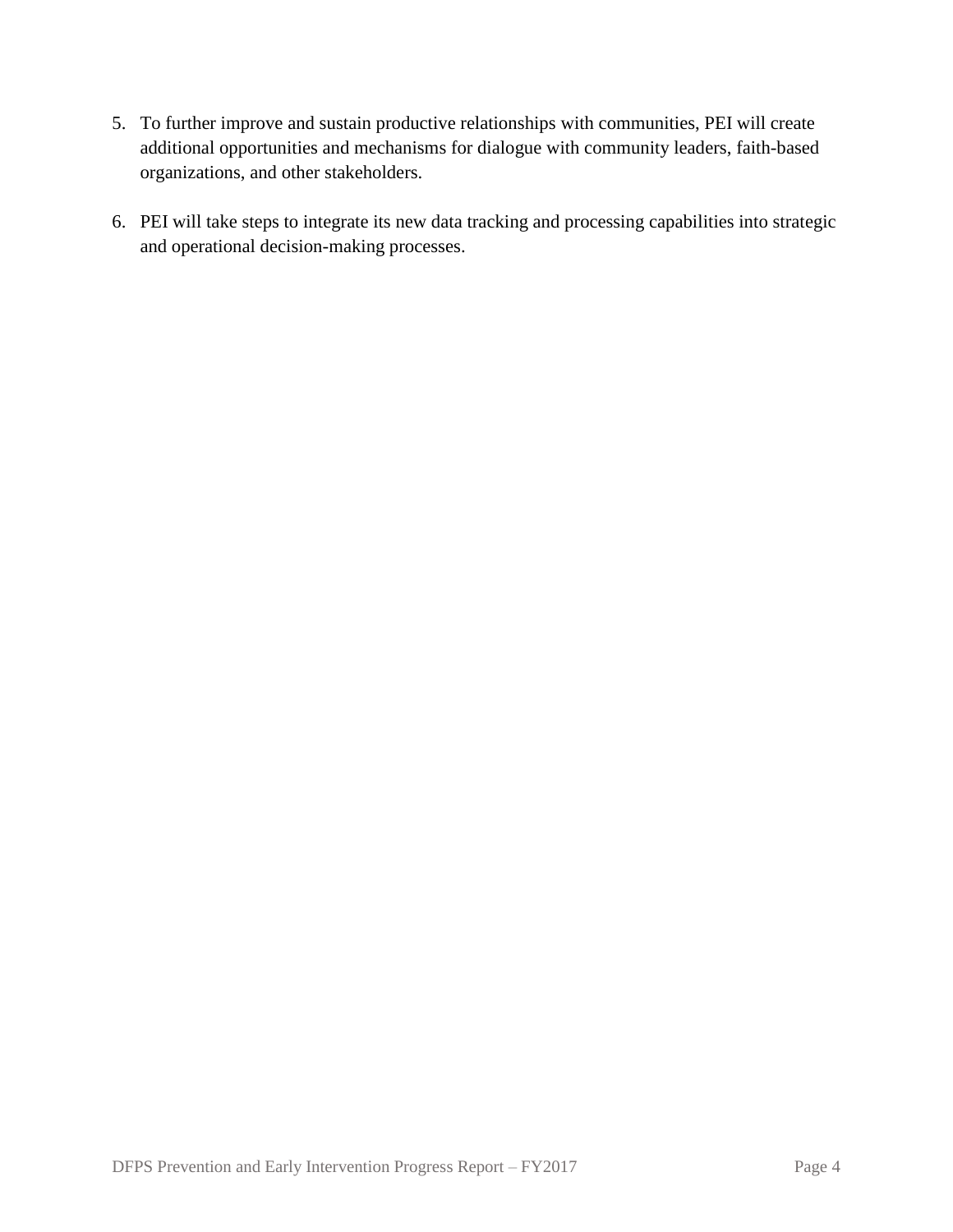# **Intro**

In September 2016, the Department of Family and Protective Services (DFPS) released its fiveyear strategic plan on child abuse prevention and early intervention. The plan was developed by DFPS's Prevention and Early Intervention division in collaboration with hundreds of stakeholders. This document is the first annual progress report on that plan. This report is required by Senate Bill 206, 84th Legislative Session, Texas Family Code §265.005.

# **Progress toward Goals in Fiscal Year 2017**

In its five-year strategic plan for prevention and early intervention, DFPS established seven overarching goals. Progress toward those goals is summarized below.

# **Goal 1: PEI will adopt a public health framework to prevent child maltreatment and fatalities and support positive child, family, and community outcomes.**

#### Targeting Resources to those Most in Need

In its ongoing effort to target limited resources to the highest-risk communities, PEI has been and will continue to use geographic risk assessments. In 2017, PEI updated its geographic risk assessments for Texas Home Visiting, HOPES, and Community Youth Development programs. In some cases this resulted in a new list of eligible communities. As additional programs are reprocured, PEI will take the same steps to ensure services are being provided where they are most needed.

#### Evidence-based Programs and Practices

In 2017, PEI worked closely with providers, model developers, and research and evaluation experts to expand use of and fidelity to evidence-based models. Beyond simply championing evidence-based programs, PEI drew on the expertise of its Research Roundtable members to approve additional models for use in Texas and to vet models for specific needs and desired outcomes. In addition, PEI partnered with model developers to host model-specific trainings for many of its staff members. By September 1, 2018, all of PEI's home visiting and parent education providers will use one or more evidence-based models or promising practices. PEI will publish an updated list of funded evidence-based programs in its fiscal year 2017 [outcomes](https://www.dfps.state.tx.us/Prevention_and_Early_Intervention/documents/Rider_38_Outcomes_Combined_Report.pdf)  [report](https://www.dfps.state.tx.us/Prevention_and_Early_Intervention/documents/Rider_38_Outcomes_Combined_Report.pdf) in December 2017.

#### Preventing Child Fatalities

The Office of Child Safety, a unit of PEI, continued to evaluate long-term and emerging trends related to child maltreatment and fatalities, as well as community, and programmatic needs. Taking a public health approach, PEI responded to ongoing concerns about preventable drownings by partnering with Colin's Hope to educate communities about water-related risks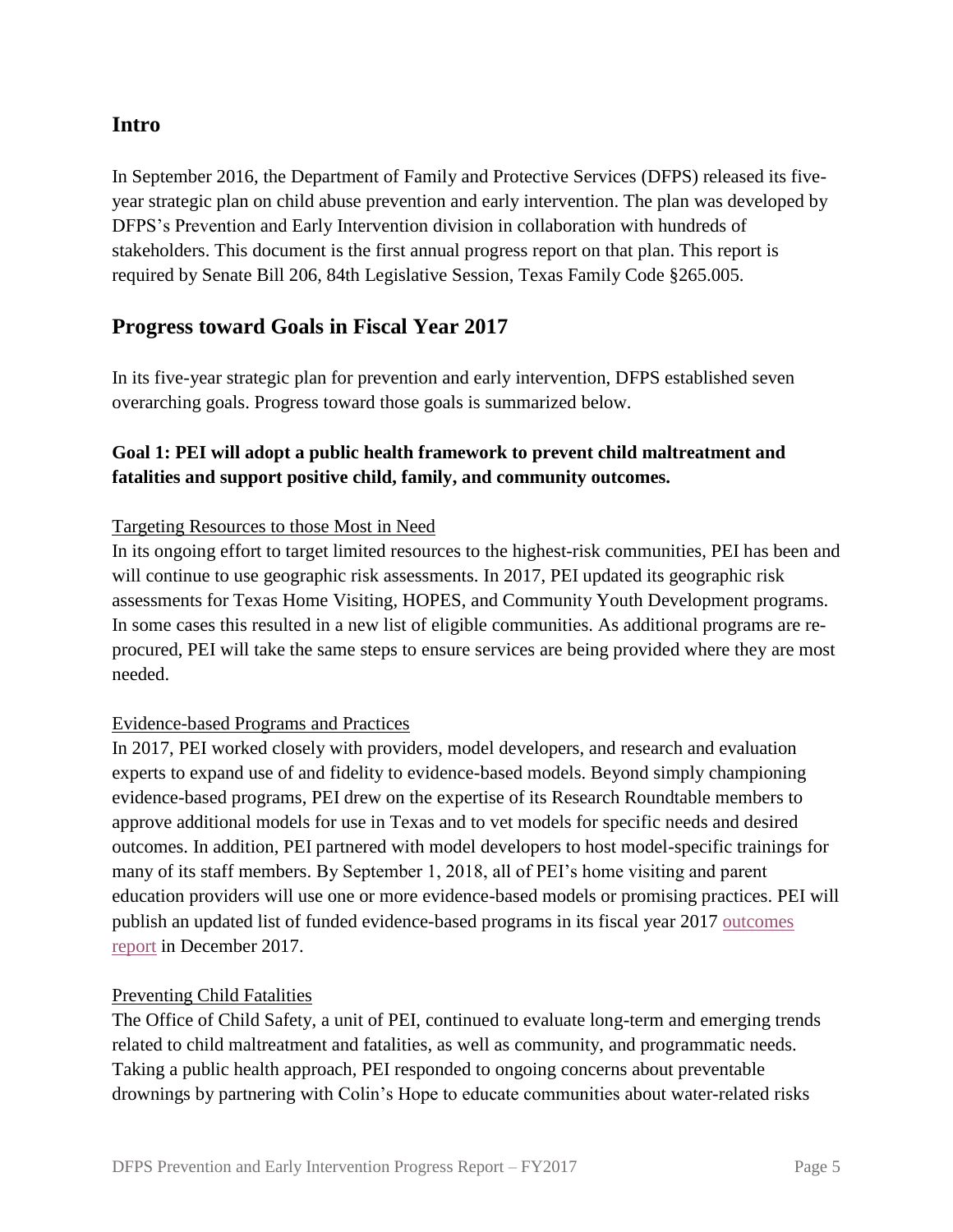inside and outside the home. Similarly, to reduce sleep-related deaths, particularly among African-American and Latino families, DFPS used research commissioned by PEI to develop messaging in English and Spanish for new award-winning "Room to Breathe" television spots and educational videos. In addition, Safe Babies, a research and implementation project conducted in partnership with UT Population Health and Baylor College of Medicine, is taking steps to reduce fatalities resulting from abusive head trauma. Safe Babies is described more fully under Goal 4 on page 10.

#### PEI as a Hub

Using a mix of remote and in-person formats to gather and share information with providers and other stakeholders, PEI stepped further into its role as a statewide hub for communication, knowledge sharing, and technical assistance.

PEI's annual flagship event, the Partners in Prevention conference, continued to grow with nearly 800 people attending in September 2016. Looking ahead to the October 2017 conference, at least as many attendees are expected, and PEI will test a new preconference format to better engage service providers in peer learning and dialog with PEI staff. In addition, PEI will convene a new provider roundtable for the first time at the conference.

PEI also hosted numerous smaller events, including regional mini conferences for early childhood practitioners, safety summits for Child Protective Services staff, an annual meeting for STAR providers, a fatherhood summit for professionals seeking to engage fathers in healthy parenting, and community impact meetings for civic leaders working on local systems-change initiatives across the state. PEI also shares examples of successful implementations and promising practices with providers, funders and other external stakeholders through its newsletters, community-of-practice meetings and peer-learning sessions.

# **Goal 2: PEI will maximize the impact of current investments, and seek additional resources to serve more children, youth and families, and strengthen communities.**

PEI's contract monitoring and program staff work year round to ensure every dollar is spent as intended. In addition to routine contract monitoring processes, PEI staff conduct midyear budget reviews to estimate annual program spend for each contractor and make adjustments within and across contracts to make the best use of available funds. PEI's new database will enhance this effort, and eventually automated billing functions and more timely information will help PEI's staff focus on more complex matters.

At a strategic level, PEI and its community partners continue to balance investments in direct services to children with necessary investments in client outreach, public awareness, research and evaluation and other essential program support functions recommended by implementation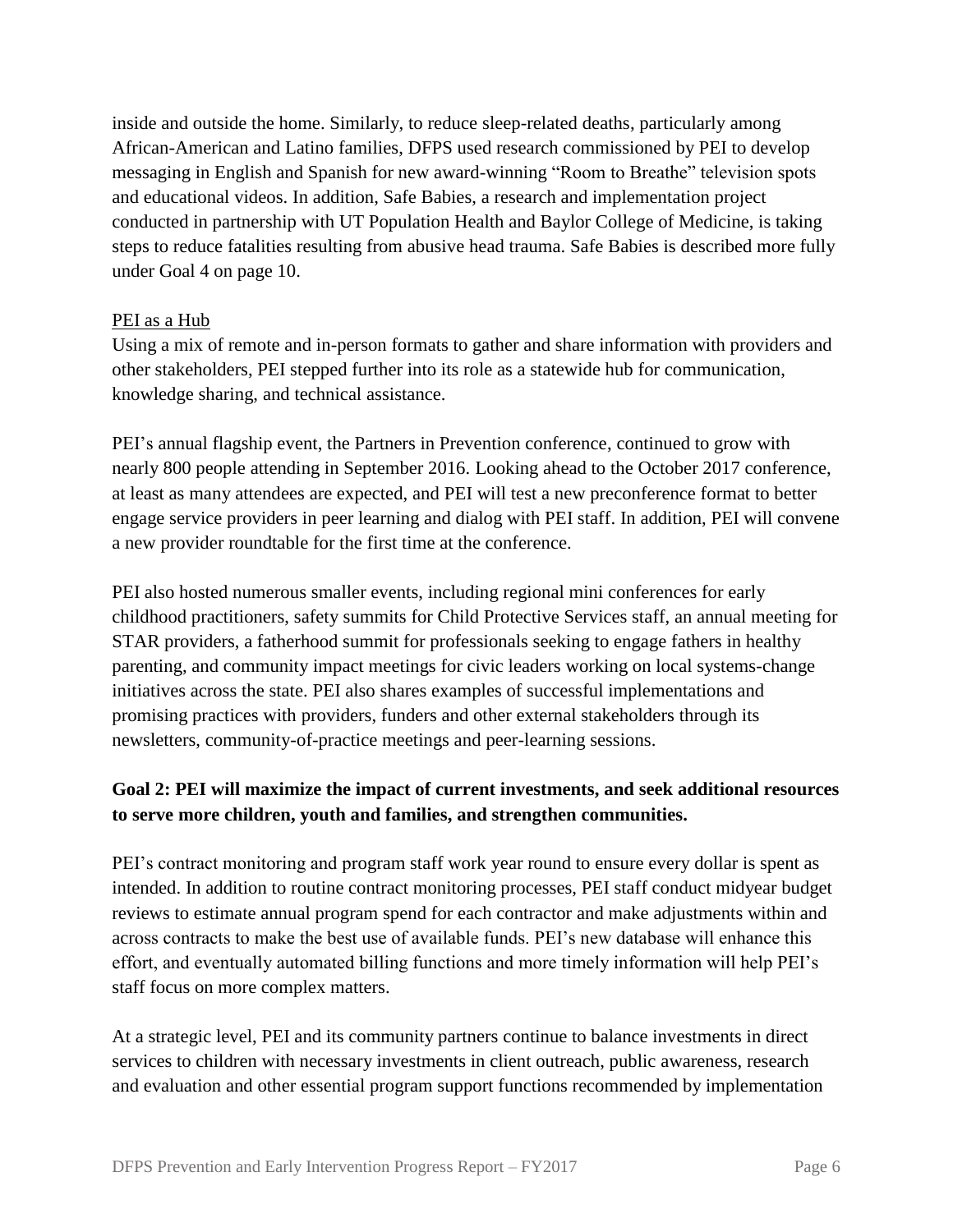science experts. PEI is working with its service providers and expert advisers to identify the best approach to maximizing funding for direct services while also recognizing that communities have varying stages of readiness and unique needs that must be addressed for programs to be successful. In fiscal year 2018-2019, PEI's allocation for program support will be only 7 percent of its total state and federal funding.

#### Public-Private Funding Strategies

To increase local commitment and meet long-term program sustainability goals, PEI has engaged 10 Texas philanthropic organizations in facilitated conversations about public- and private-sector investments in early childhood. Discussions focused opportunities to align philanthropic investment goals with PEI's five-year strategic plan, as well as identifying opportunities to leverage investments to maximize resources. Future meetings will focus on identifying action steps moving toward more coordinated investments in family support services.

#### Partnering with Local Governments

PEI also is working with city and county governments to make strategic investments in prevention programming in their communities. In 2017, PEI began testing a new funding strategy for home visiting in two counties. Rather than funding 100 percent of a project at inception, with the intention of reducing the state's investment (and increasing local contribution) over time, state investments will start at a lower level and increase as the project matures.

This experimental approach is being developed in response to challenges communities face when asked to rapidly develop the infrastructure necessary to stand-up and bring a new program to scale. It is also an attempt to incentivize community-based providers and local funders to increase their commitment to sustaining prevention programs with local resources. Generally speaking, providers have little incentive to claim an ownership role in their programs when the state funds 100 percent of the program at the outset. Furthermore, local funding organizations have been reticent to backfill funding being withdrawn from the state. In the model being tested, the state investment will grow commensurate with a local match.

#### Community Collaboration

Community coalitions and local initiatives have taken root in a number of communities as a result of requirements in PEI's early childhood contracts. These coalitions are each charting their own path under local leadership with support provided through PEI staff and technical assistance providers. United Ways of Texas is one of PEI's technical assistance providers. In fiscal year 2017, United Ways of Texas began helping coalitions adopt business practices necessary to sustain and amplify their work. Through webinars, consultations and toolkits, coalitions are now better equipped to engage community champions that can leverage additional resources and spearhead changes to early childhood policies, practices and systems.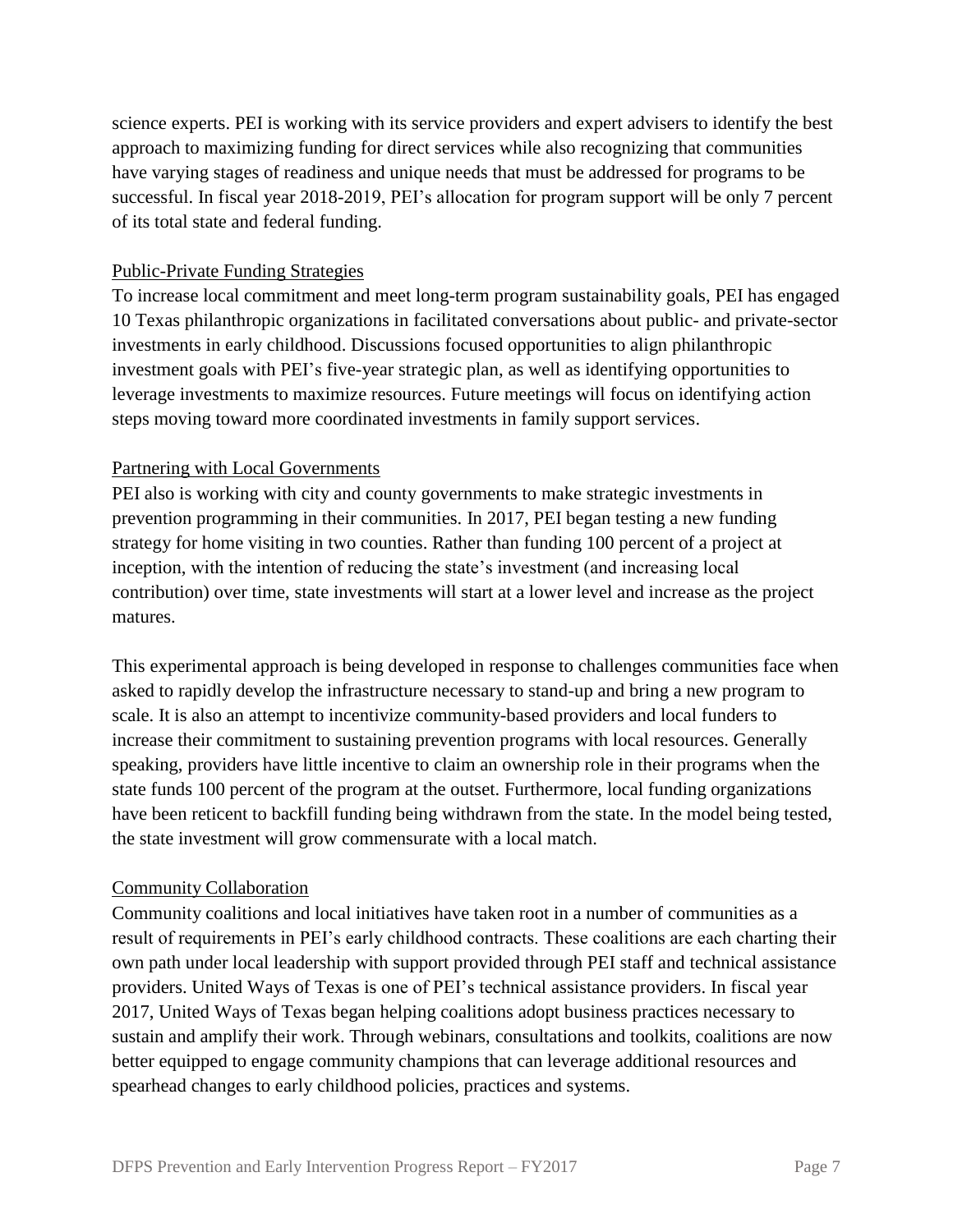First 5 Permian Basin is one of those organizations. First 5 Permian Basin is a PEI-funded early childhood program housed at The University of Texas of the Permian Basin. It hosts an early childhood coalition composed of members of the education, health, government, social services and faith communities. In 2017, First 5 Permian Basin received a four-year, \$1 million grant from the Midland-based Abell-Hanger Foundation to expand services to Midland families. This will support the addition of two home visitors and one fatherhood program coordinator. First 5 also received a three-year, \$51,000 grant from United Way of Midland County to further support the fatherhood coordinator's work.

Another example is in San Antonio. Under the leadership of United Way of San Antonio, Bexar County stakeholders developed a children's agenda. Using the Results-Based Accountability™ framework, more than 60 partners devoted three to four hours per week for 12 weeks to develop a shared vision and metrics. By creating a common agenda for children, United Way of San Antonio can now implement other alignment strategies, including common enrollment forms, common assessments, a shared and integrated database to capture families' information, and public buy-in of shared goals and values for children zero to 8 years old and their families.

#### Federal Grants

Through a mix of competitive and formula grants, PEI receives substantial financial support from the federal Maternal, Infant, Early Childhood Home Visiting (MIECHV) grant program and the Community-Based Child Abuse Prevention (CBCAP) grant program of the federal Administration for Children and Families. In fiscal year 2017, MIECHV funding accounted for approximately 35 percent of PEI's early childhood home visiting budget, and the CBCAP grant supported PEI's father-focused initiatives, HEAL (Home Visiting, Education, and Leadership) program, and vital public awareness and education efforts. MIECHV legislation is up for reauthorization at this time. Should MIECHV funding levels change as a result of the reauthorization process, the impact in Texas would first be felt in fiscal year 2020.

In fiscal year 2017 PEI applied for four federal grants and was awarded three: a MIECHV grant to support home visiting, a CBCAP grant to serve targeted populations and sustain public awareness and education efforts, and a Children's Justice Act grant to provide safety trainings for Child Protective Services staff and stakeholder groups.

# **Goal 3: PEI will make and share decisions about investments in families and communities based on an analysis of community risk and protective factors as well as communitydeveloped needs assessments.**

In fiscal year 2017, PEI made a number of advancements related to assessing risk and protective factors and implementing needs and readiness assessments. To better inform decision-making regarding selection of communities for program implementation, PEI uses publically available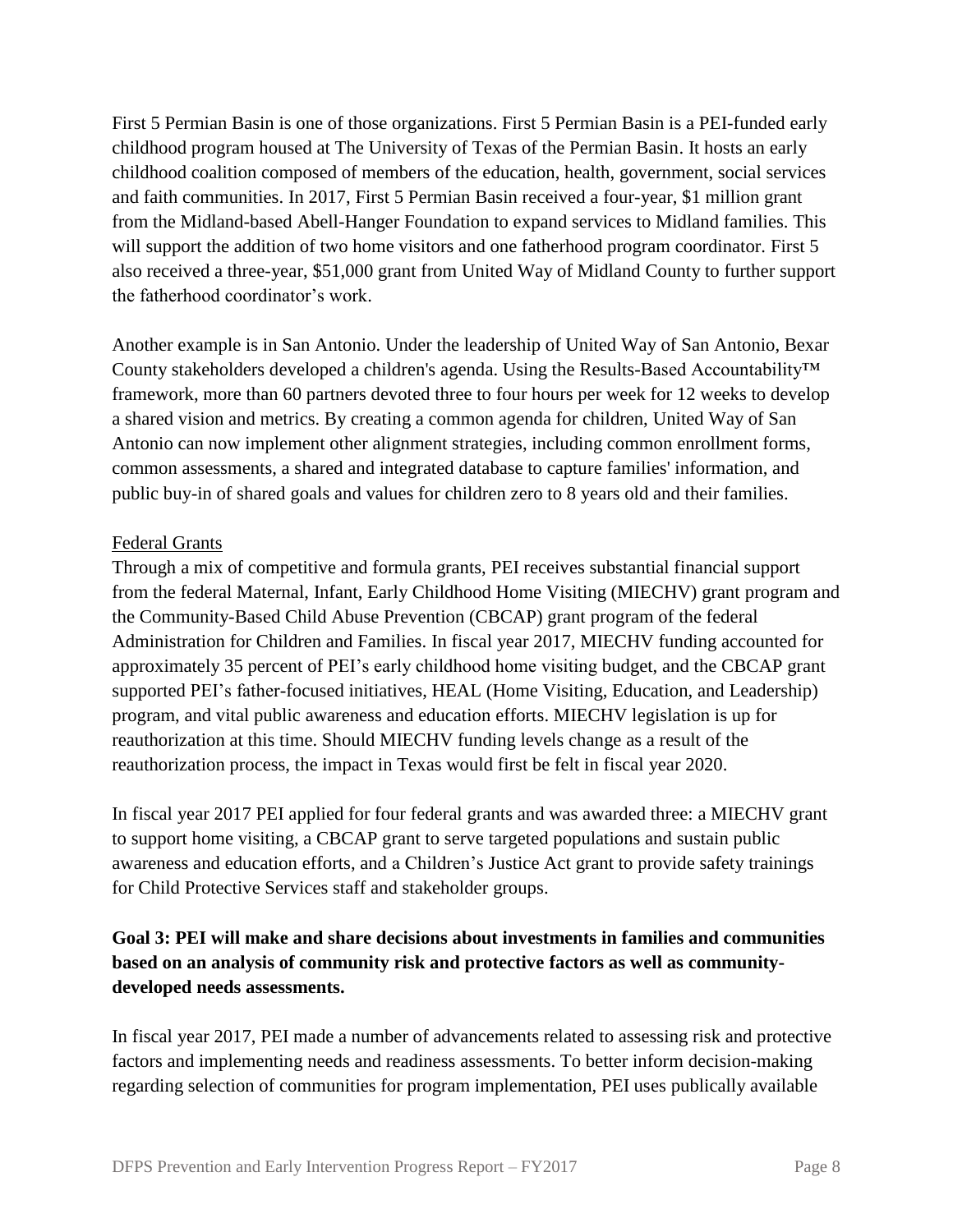data to build community profiles and risk assessments. This includes using data from the Department of State Health Services (DSHS), Texas Education Agency (TEA), Texas Juvenile Justice Department (TJJD), US Census Bureau, and other state and federal data sources. The purpose of these risk assessments is to apply a standardized and measurable methodology that demonstrates the needs of individual communities. It also ensures that funding-eligible communities include high-risk and hard-to-engage populations and that the needs of families in urban, rural and geographic diverse areas are considered.

In addition, PEI is providing training and technical assistance to communities on how to select and implement needs assessments and readiness assessments and how to use the data in decisionmaking. When appropriate, community needs assessments are now a required component of PEI's procurement process. And to better target services for PEI's Community Youth Development program, Texas A&M University developed logic models in fiscal year 2017 to help define needs for this ZIP-code based youth program.

PEI also funds community-specific training, coaching and facilitation to support local collective impact initiatives and provides comprehensive education and training at its statewide community impact meeting. In 2017, through a contract with Clear Impact, three early childhood coalitions funded in part by PEI (Hidalgo, Willacy, Cameron and Starr counties; Ector and Midland counties; and Bexar County) began using Results-Based Accountability™ tools and methods to plan, track and monitor progress toward their shared goals. The framework helps coalitions establish and strengthen priorities, assess and forecast program performance, identify contributing and restricting factors, define clear strategies, and develop and execute action plans that lead to measurable impact. Each of the three coalitions is organizing around a common agenda, defining shared means to measure progress, and effectively collaborating with stakeholders.

In late fiscal year 2017, PEI contracted with SUMA Social Marketing to conduct focus groups about the STAR program. Focus group were held with STAR staff, potential clients, referral sources, physicians and rural community members to gain an understanding of perceived community needs, barriers to services, knowledge of the STAR program and assessment of strategies currently being utilized. This report will be available in October 2017.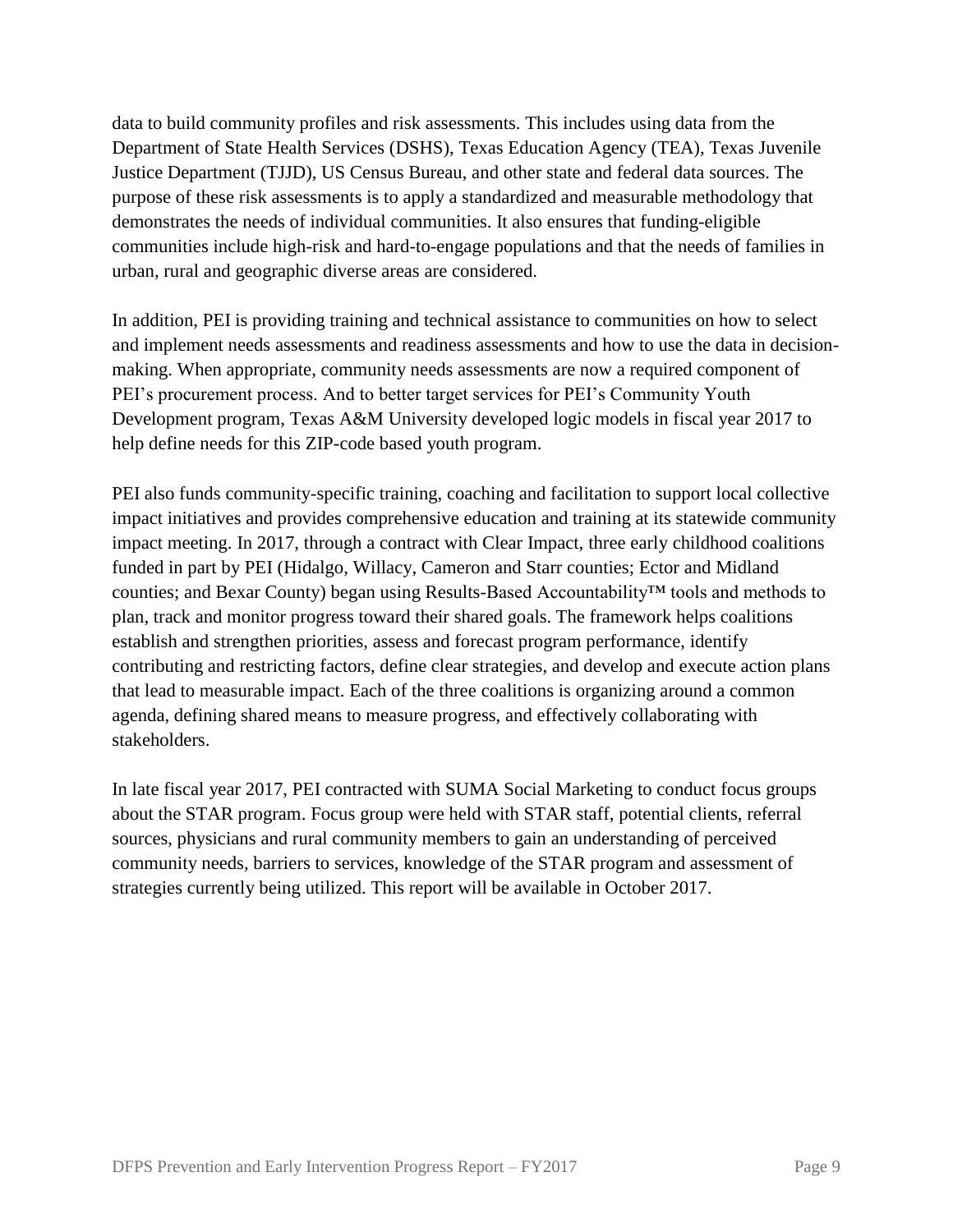# **Goal 4: Utilize research findings to improve program implementation, to direct program funding toward the most effective programs and ultimately to achieve better results for children and families.**

#### Research Roundtable

PEI relies heavily on the research capabilities and expertise available through Texas' institutions of higher education. To ensure data collection and measurement are coordinated and uniform across institutions, PEI hosts quarterly roundtable meetings for its academic research partners. Members include researchers from The University of Texas at Austin, Baylor College of Medicine, UT Health Northeast and Texas A&M University. The University of Washington is also represented through a partnership with Casey Family Programs. The group considers strategies for measuring service quality, fidelity and outcomes, including ways to display data and how to more regularly review data for continuous quality improvement. In 2017, the roundtable helped PEI evaluate the Protective Factors Survey and assess alternatives. The roundtable also is helping PEI define and vet evidence-based practices and develop a validated tool for assessing outcomes.

#### Safe Babies

PEI is also linking de-identified public health data with child welfare data to better understand how to increase parental competencies, reduce depression among parents, increase coping skills among fathers and increase positive experiences in the postnatal period. Identified as "Safe Babies," this five-year research project was funded by the 84<sup>th</sup> Legislature and is being conducted by UT Population Health and Baylor College of Medicine. The purpose of the project is to evaluate hospital and clinic-based interventions designed to prevent maltreatment, especially abusive head trauma in infants, and to develop a strong evidence base that leads to wide-scale implementation of education that supports positive parenting and provides tools to help parents cope with the difficult aspects of caring for an infant.

A report outlining the implementation and program fidelity of the Period of PURPLE Crying® in Texas hospitals will be available September 1, 2017. Additional studies include a randomized control trial evaluating the Period of PURPLE Crying and other evidence based prevention programs targeted directly at fathers (Paternal PURPLE); a randomized trial evaluating the Period of PURPLE Crying with additional supports that focus on maternal depression, maternal/infant sleep, and infant safe sleep practices (PURPLE Plus); and developing a mobile application for fathers to provide them with education and information about pregnancy, delivery, and postpartum issues, such as parenting issues. Further, the project will study whether the app can provide a way to approach population-level reach of prevention education for fathers.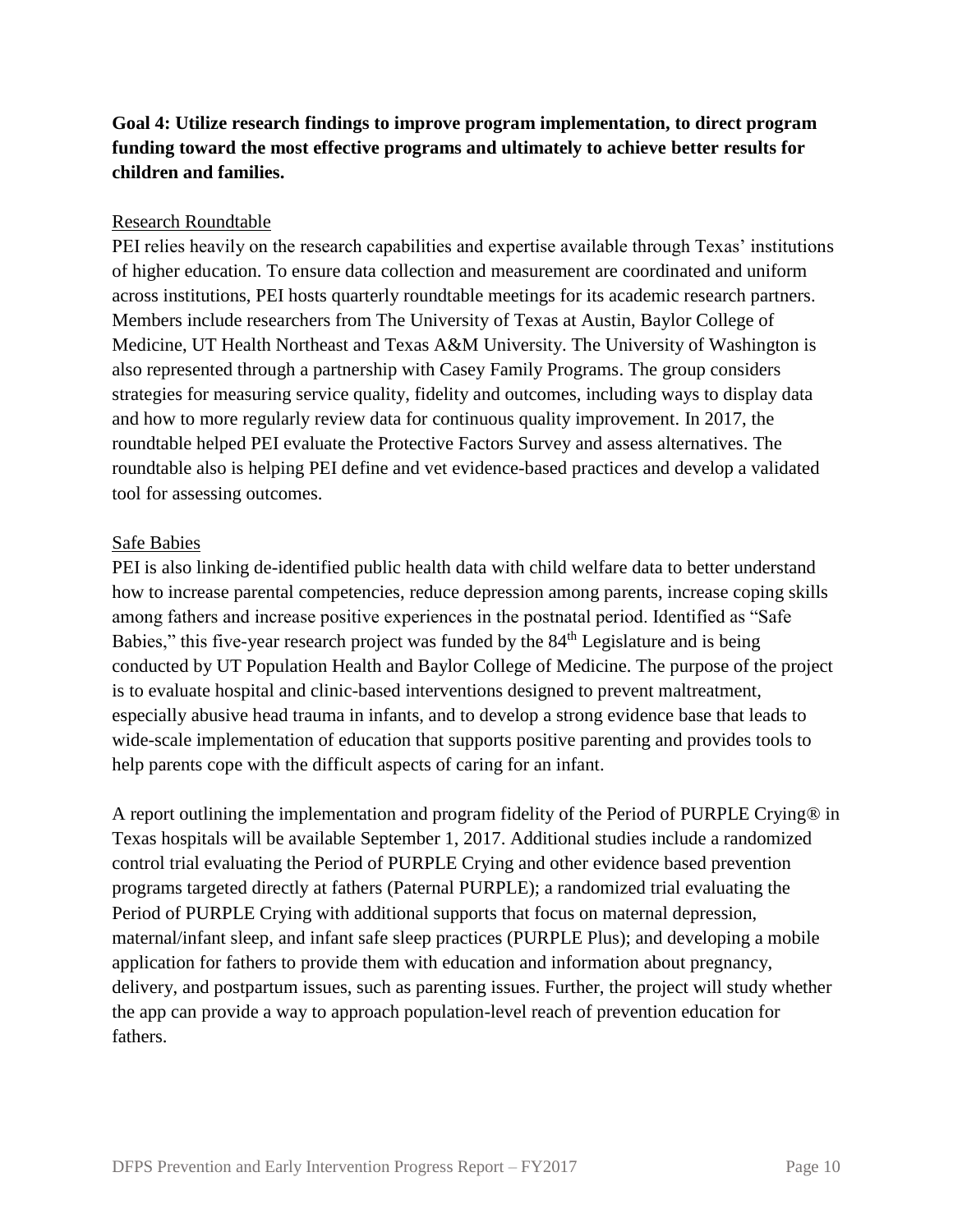# Year-One Evaluation of HOPES I

An evaluation of the first cohort of Project HOPES led to a number of [recommendations from](https://txicfw.socialwork.utexas.edu/wp-content/uploads/2017/01/HOPES_FY15_Evaluation_Report_FINAL_Appendices.pdf)  [The University of Texas at Austin School of Social Work,](https://txicfw.socialwork.utexas.edu/wp-content/uploads/2017/01/HOPES_FY15_Evaluation_Report_FINAL_Appendices.pdf) including a recommendation to shift to an evidence-informed framework for prevention and early intervention services. While the UT School of Social Work and PEI's other research partners recommend policies that encourage, if not require, research-based approaches, they also say strict requirements for adherence to a specific evidence-based model must be balanced with individual community and client needs. As part of its year-one evaluation of HOPES I, researchers at the UT School of Social Work offered the following reasons for its recommendation to transition to an evidence-informed approach:

- The standards for determining what is evidence-based are varied, and programs designated with the label of evidence-based may not continue to produce evidence over time.
- Many programs are developed for a certain target population and might not be best-suited for non-traditional participants with certain needs and risk factors.
- Strong evidence-based models do not always exist for every issue and topic area. Thus, communities might be forced to select suboptimal models that are not tailored to their specific needs.

The report also documents the time and support necessary to "stand up" a home visiting program, enroll clients, maintain fidelity to evidence-based models and meet contractual requirements. The report underscores the need for significant and ongoing guidance and support from PEI and model developers, and PEI works every day to ensure that support is provided.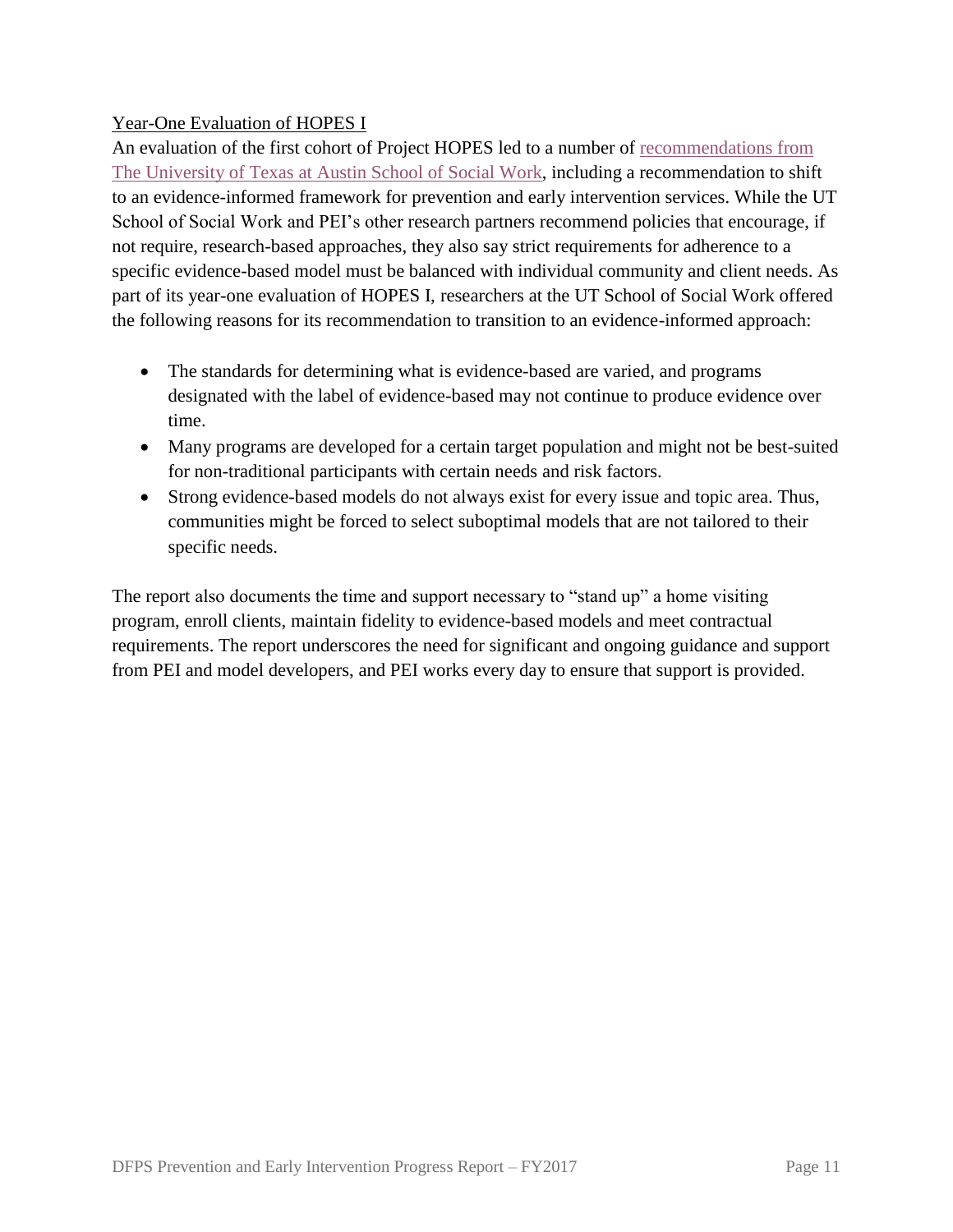The table below summarizes PEI-commissioned research started or completed since 2014.

| <b>PEI</b>                                                                 | <b>Research &amp;</b>                                                                                                         | <b>Currently Available</b>                                                                                                                                                                                                                                                                                                                                                                             | <b>Upcoming Reports</b>                                                                                                                              |
|----------------------------------------------------------------------------|-------------------------------------------------------------------------------------------------------------------------------|--------------------------------------------------------------------------------------------------------------------------------------------------------------------------------------------------------------------------------------------------------------------------------------------------------------------------------------------------------------------------------------------------------|------------------------------------------------------------------------------------------------------------------------------------------------------|
|                                                                            | <b>Evaluation Partner</b>                                                                                                     | <b>Reports</b>                                                                                                                                                                                                                                                                                                                                                                                         |                                                                                                                                                      |
| <b>Program/Initiative</b><br><b>Texas Home Visiting</b>                    | The University of Texas<br>at Austin, LBJ School of<br>Public Affairs, Center for<br>Child and Family<br>Research Partnership | <b>Father Participation</b><br><b>Evaluation</b> , December<br>2014<br>Process-Implementation<br>Evaluation, Interim<br>Report, September 2015<br>Process Implementation<br>Evaluation, Final Report,<br>Fall 2016<br>Father Participation and<br>Retention Evaluation,<br>Preliminary Report, Fall<br>2016<br><b>Systems-Level Change</b><br><b>Evaluation</b> , Preliminary                          | <b>Systems-Level Change</b><br>Evaluation, Final Report,<br>December 2017                                                                            |
|                                                                            |                                                                                                                               | Report, Fall 2016                                                                                                                                                                                                                                                                                                                                                                                      |                                                                                                                                                      |
| <b>Healthy Outcomes</b><br>through Prevention and<br>Early Support (HOPES) | The University of Texas<br>at Austin, School of<br>Social Work, Texas<br>Institute for Child &<br>Family Wellbeing            | HOPES Evaluation Plan,<br>January 2015<br>Literature Review:<br><b>Evaluation of Child</b><br><b>Maltreatment Prevention</b><br>Developing Strategies for<br>Child Maltreatment<br>Prevention: A Guide for<br><b>Community Needs</b><br>Assessments, June 2015<br>Analysis of Ten Years of<br>Prevention Outcomes,<br>Fall 2016<br><b>Preliminary Effectiveness</b><br>Report on HOPES I, Fall<br>2016 | HOPES I FY17 Final<br>Report, Fall 2017<br>HOPES I FY18 Final<br>Report, Fall 2018<br><b>HOPES I Final</b><br><b>Evaluation Report, Fall</b><br>2019 |
| Military and Veterans<br>Family Program                                    | <b>SUMA</b>                                                                                                                   | <b>Literature Review</b>                                                                                                                                                                                                                                                                                                                                                                               |                                                                                                                                                      |
| Military and Veterans<br>Family Program                                    | The University of Texas<br>at Austin, LBJ School of<br>Public Affairs, Center for<br>Child and Family<br>Research Partnership | Focus Group Report<br>Preliminary Report, Fall<br>2016                                                                                                                                                                                                                                                                                                                                                 | Final Report, Fall 2017                                                                                                                              |
| <b>Fatherhood Programs</b>                                                 | <b>SUMA</b>                                                                                                                   | <b>Literature Review</b>                                                                                                                                                                                                                                                                                                                                                                               |                                                                                                                                                      |
|                                                                            |                                                                                                                               | Focus Group Report                                                                                                                                                                                                                                                                                                                                                                                     |                                                                                                                                                      |

**Table 1: Research and Evaluation Projects Completed or Underway**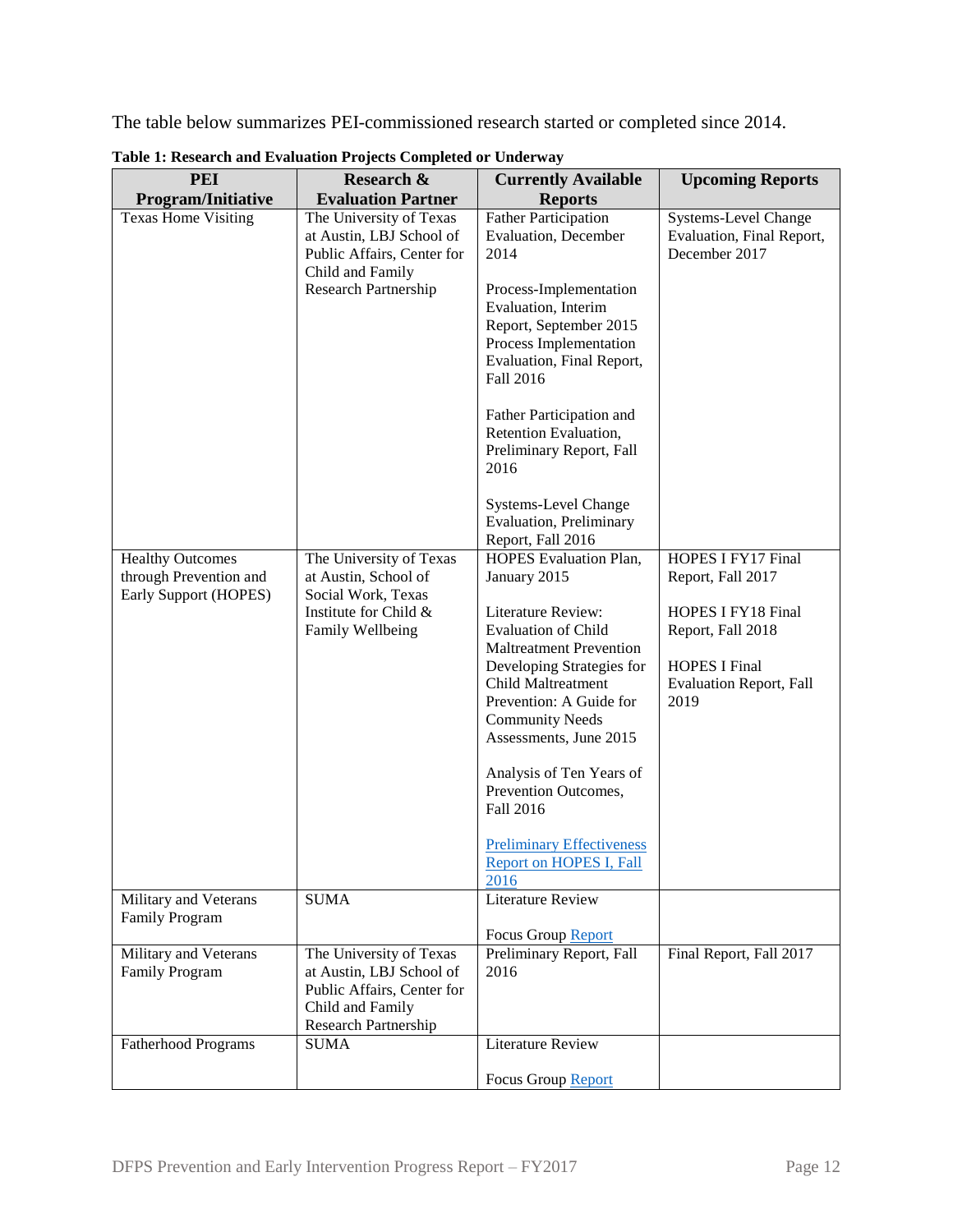| <b>PEI</b>                 | Research &                 | <b>Currently Available</b>   | <b>Upcoming Reports</b>      |
|----------------------------|----------------------------|------------------------------|------------------------------|
| Program/Initiative         | <b>Evaluation Partner</b>  | <b>Reports</b>               |                              |
| <b>Fatherhood Programs</b> | The University of Texas    | Literature Review, Fall      | Fatherhood Evaluation,       |
|                            | at Austin, LBJ School of   | 2015                         | 2018                         |
|                            | Public Affairs, Center for |                              |                              |
|                            | Child and Family           | <b>Fatherhood Evaluation</b> |                              |
|                            | Research Partnership       | Report, Summer 2017          |                              |
| Safe Sleep Public          | <b>SUMA</b>                | <b>Literature Review</b>     |                              |
| Awareness                  |                            |                              |                              |
|                            |                            | Focus Group Report           |                              |
| Youth Programs -           | <b>SUMA</b>                |                              | Focus Group Report, Fall     |
| Recruitment and Branding   |                            |                              | 2017                         |
| Services to At-Risk Youth  | Texas A&M University,      | Review of programs for       | CYD Evaluation Plan,         |
| (STAR)                     | Department of Recreation   | STAR population, Fall        | Summer 2017                  |
|                            | and Tourism                | 2016                         |                              |
| <b>Community Youth</b>     |                            |                              | <b>STAR Referral Sources</b> |
| Development (CYD)          |                            | Review of assessments        | Report, December 2017        |
| Program                    |                            | related to measuring         |                              |
|                            |                            | outcomes, Fall 2016          | <b>CYD</b> Evaluation        |
|                            |                            |                              | Preliminary Report,          |
|                            |                            | Literature Review for        | Summer 2018                  |
|                            |                            | CYD, Fall 2016               |                              |
|                            |                            |                              | <b>CYD</b> Evaluation Final  |
|                            |                            |                              | Report, Summer 2019          |
| Safe Babies Project        | The University of Texas    |                              | Legislative report, Fall     |
|                            | Health Science Center at   |                              | 2017                         |
|                            | Tyler                      |                              |                              |
|                            |                            |                              | PURPLE Plus Study,           |
|                            |                            |                              | Spring 2018                  |
|                            |                            |                              |                              |
|                            |                            |                              | Paternal PURPLE Study,       |
|                            |                            |                              | <b>Fall 2018</b>             |
|                            |                            |                              |                              |
|                            |                            |                              | Final Report, Summer         |
|                            |                            |                              | 2020                         |

# **Goal 5: PEI will measure and report on the effectiveness of its programs on an annual basis and will make timely course corrections based on available data.**

In December 2016, PEI reported on the effectiveness of its programs as required by the 2016- 2017 General Appropriations Act, H.B. 1, 84th Legislature, Regular Session, 2015 (Article II, Health and Human Services Commission, Rider 38). The report includes data required by Rider 38 and also fulfills reporting requirements for Texas Home Visiting (Senate Bill 426, 83rd Legislative Session, Texas Government Code §531.9871) and for parent education programs (Senate Bill 2630, 84th Legislative Session, Texas Family Code §265.1035). A separate report was issued at the same time for the Texas Nurse-Family Partnership program (Texas Family Code §265.109). These and other program evaluations are available on the PEI website.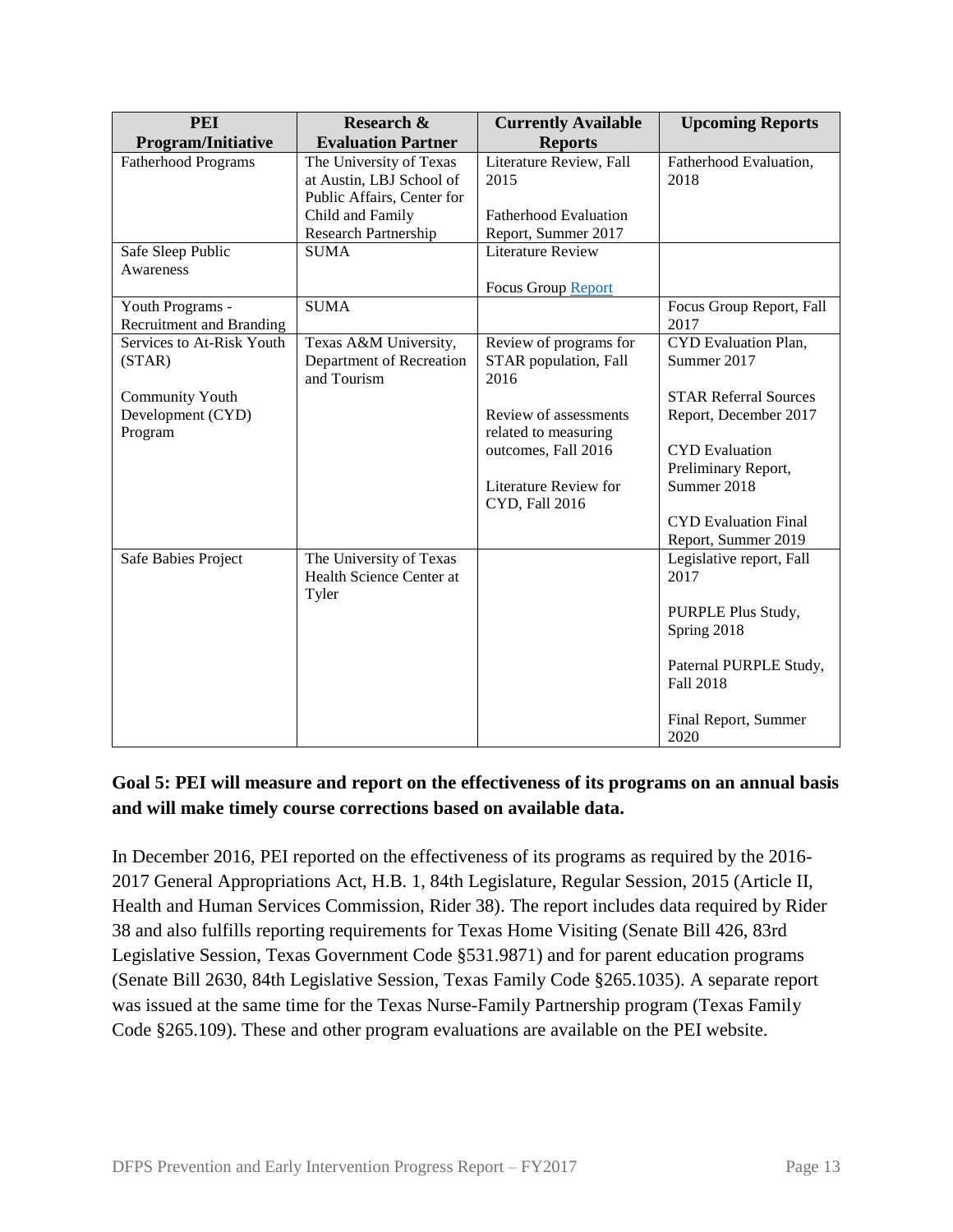Through an array of services designed to serve the most vulnerable and highest risk children, PEI has and continues to build a network of evidence-based and promising-practice programs that led to the following positive outcomes in fiscal year 2016 (most recent data available):

- Nearly all (99.7 percent) of children and youth remained safe from maltreatment while receiving services.
- More than 95 percent of youth engaged in services did not become involved with the juvenile justice system.
- Families involved with evidence-based home visiting services had better overall health outcomes than the general Texas population and individuals served by comparable programs. This includes no preterm births in fiscal year 2016, higher breastfeeding rates, and more than half of all clients served increased self-sufficiency through educational programs and/or employment.

Beginning with fiscal year 2018, PEI will begin reporting on a revised set of outcomes measures established by the Legislative Budget Board.

| <b>Measure</b>                                                        | <b>Status</b> |
|-----------------------------------------------------------------------|---------------|
| Percent of STAR Youth Have Better Outcomes 90 Days after Termination  | Current       |
| Percent of STAR & CYD Youth Not Referred to Juvenile Probation        | Expanded      |
| Children Remain Safe during PEI Services Provided to Parents          | <b>New</b>    |
| Children Remain Safe 12 months after PEI Services Provided to Parents | <b>New</b>    |
| Children Remain Safe Three Years after Services Provided to Parents   | <b>New</b>    |

#### **Table 2. Legislative Budget Board Outcome Measures for Fiscal Year 2018-2019**

PEI's program evaluations in 2017 have already led to changes and more are ahead. Specifically, recommendations from the Child and Family Research Partnership at The University of Texas at Austin have helped providers identify and implement new strategies to improve recruitment and retention for home visiting and parent education programs. A separate body of research also conducted by the Child and Family Research Partnership has improved PEI's collective understanding of fathers' motivations for enrolling in parent-support programs and how best to engage with them. Finding from the same research are also being used to develop parent-support videos that appeal to fathers.

In addition to providing effective direct services to families, PEI's online parenting resource page, HelpandHope.org, drew more than 468,000 pages views in 2016. Parents and other caregivers are tapping into this rich collection of videos and other educational content designed to help them better understand child and youth development and adopt positive parenting behaviors. Help and Hope videos released in fiscal year 2016 were watched more than 1.6 million times.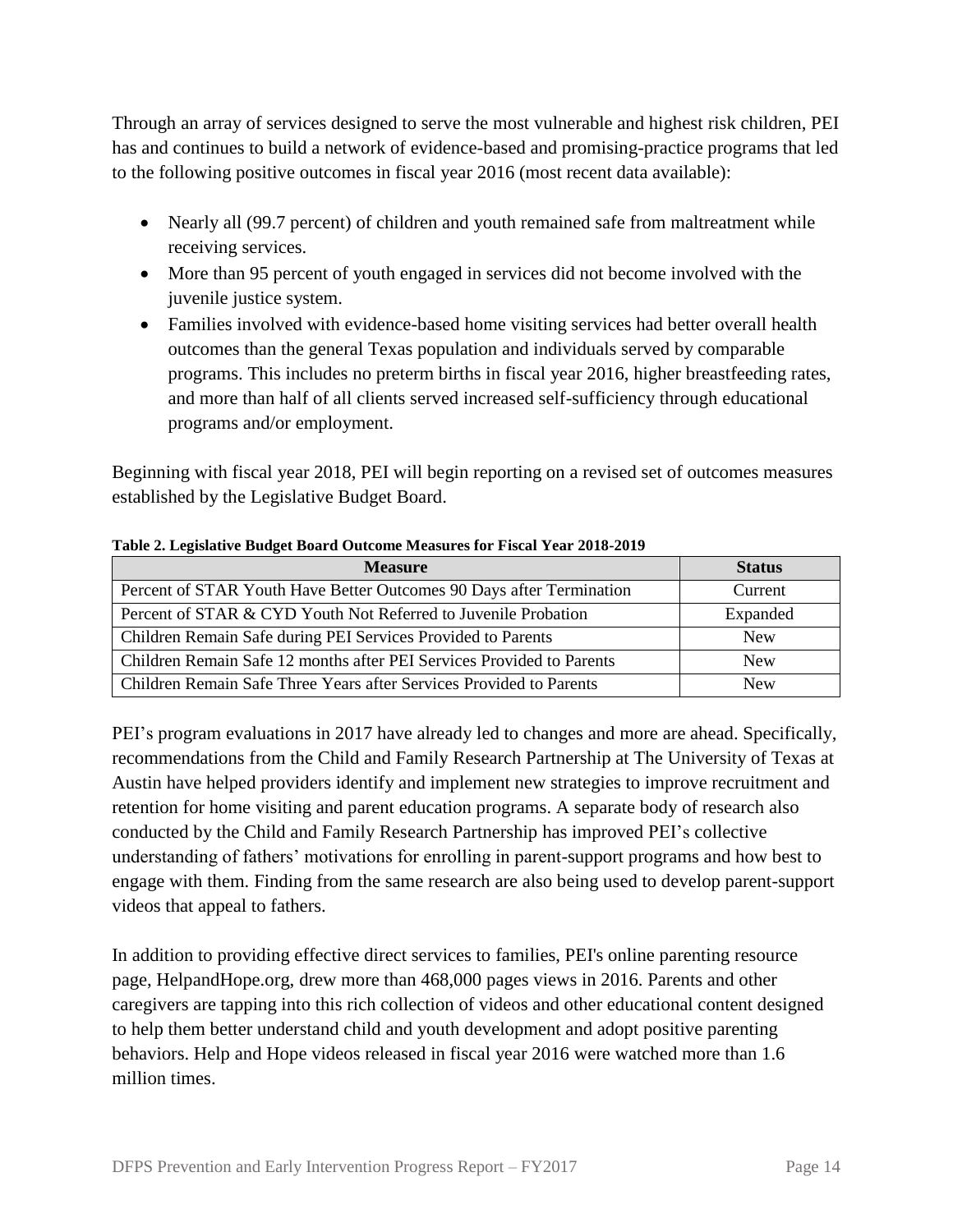# **Goal 6: PEI will maximize its impact by collaborating with other state entities and external organizations working with similar populations.**

The Legislature and DFPS recognize the importance of collaboration across state agencies and with external organizations. To that end, PEI leads several cross-agency initiatives and participates in many others, including the Interagency Safe Sleep Workgroup, the Texas Perinatal and Infant Oral Health Quality Improvement Expansion Project, Texas Project LAUNCH and the Texas Behavioral Health Institute's annual conference planning committee, all of which are coordinated by the Department of State Health Services.

PEI also collaborates extensively with the Office of the Texas Attorney General on trainings and educational initiatives related to child support and fathers' rights and responsibilities. In addition, PEI participates in meetings of the Cross-Agency Mental Health Liaison Group organized by the Health and Human Services Commission and the Adolescent and Young Adult Health Collaborative Innovation and Improvement Network (CoIIN) sponsored by the Association of Maternal and Child Health Programs.

#### Early Childhood Systems Integration Group

The Early Childhood Systems Integration Group is a collaboration of Texas state agencies working together to identify, coordinate and implement cross-sector initiatives for young children and their families. The work group addresses issues and opportunities related to service delivery, systems design and data coordination. Members include representatives from the Department of Family and Protective Services, Health and Human Services Commission, Department of State Health Services, Texas Education Agency, Texas Workforce Commission and Office of the Attorney General. PEI provides leadership and staff support for the group.

In 2017, the group developed a crosswalk to show current performance measures and accountabilities across all member agencies. The crosswalk has been used to identify areas of shared priorities and areas of distinction and will be the basis for a multi-agency strategic planning process. Through the previously mentioned partnership with Clear Impact, the interagency group underwent training on Results-Based Accountability™ and is creating a statewide scorecard to track progress toward shared goals**.**

#### Fatherhood Interagency Group

On behalf of PEI, UT's Child and Family Research Partnership facilitates quarterly meetings and coordinates activities among agencies serving fathers. This Fatherhood Interagency Group includes representatives from Women, Infant and Children (WIC), Office of Attorney General, Texas Education Association, Child Protective Services, PEI, and other state human service programs and organizations. The meetings are opportunities to provide updates on respective programs and research activities, as well as contribute to the planning of PEI and CFRP's annual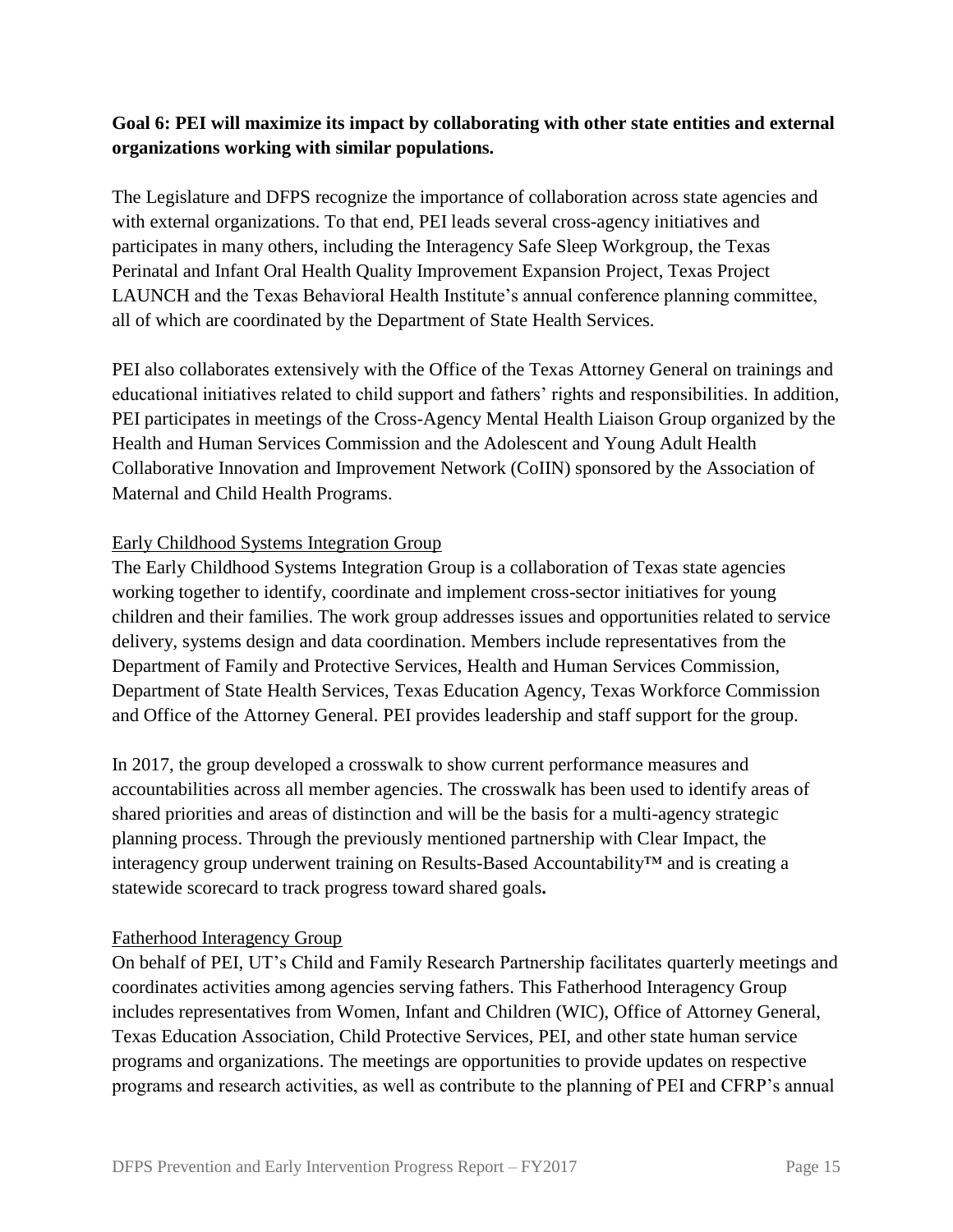Fatherhood Summit. As a result of this collaboration, the Office of the Attorney General conducted child support information sessions for PEI's Fatherhood EFFECT providers. In addition CFRP worked with group members to catalog initiatives in Texas that aim to increase and improve fathers' involvement with their children.

#### Juvenile Justice Prevention Group

The Texas Department of Family and Protective Services, the Texas Juvenile Justice Department, the Texas Education Agency, and the Texas Military Department work together to coordinate the delivery of juvenile delinquency prevention and dropout prevention and intervention services aimed at preventing academic failure, failure on state assessments, dropout, juvenile delinquency, truancy, runaways and children living in family conflict. The group meets to learn about one another's programming; to identify key considerations in the coordination, planning and delivery of services; and to identify opportunities to enhance the coordination, planning and delivery of prevention and intervention services.

PEI continues to work with DSHS to implement action steps in the DSHS-DFPS Strategic Plan to Reduce Child Abuse and Neglect Fatalities. This includes ongoing work related to safe sleep practices, water safety and vehicle safety. Additionally, both agencies are currently involved in Project S.A.F.E, an initiative created by the Office of the Governor and overseen by the Texas Council on Family Violence. Project S.A.F.E. (Survivors are Fundamental to the Equation) is focused on improving collaboration between child welfare agencies and family violence centers in Texas to improve safety for children and families. PEI is working with DSHS to complete a second round of data collaboration that will match child welfare data for all confirmed maltreatment with state health records. This level of matching will replicate the original DSHS-DFPS Strategic Plan but also provide a wider assessment of the risk factors and protective factors that can be leveraged to address all maltreatment, not just child fatalities.

# **Goal 7: PEI will be transparent and inclusive in its planning and operations and will proactively publish its strategic plan and progress towards its goals.**

PEI does a number of things to keep its stakeholders informed and involved in planning and operations. In addition to the major efforts described below, PEI regularly conducts surveys and hosts conference calls, webinars and in-person meetings with providers, advocates, researchers and other stakeholders. These points of contact are used to guide policy decisions, identify training needs and address implementation issues.

#### Prevention Roundtable

DFPS created the Prevention Roundtable in 2016 in response to recommendations contained in the 2015 Protect Our Kids Commission report. The roundtable met for the fifth time and final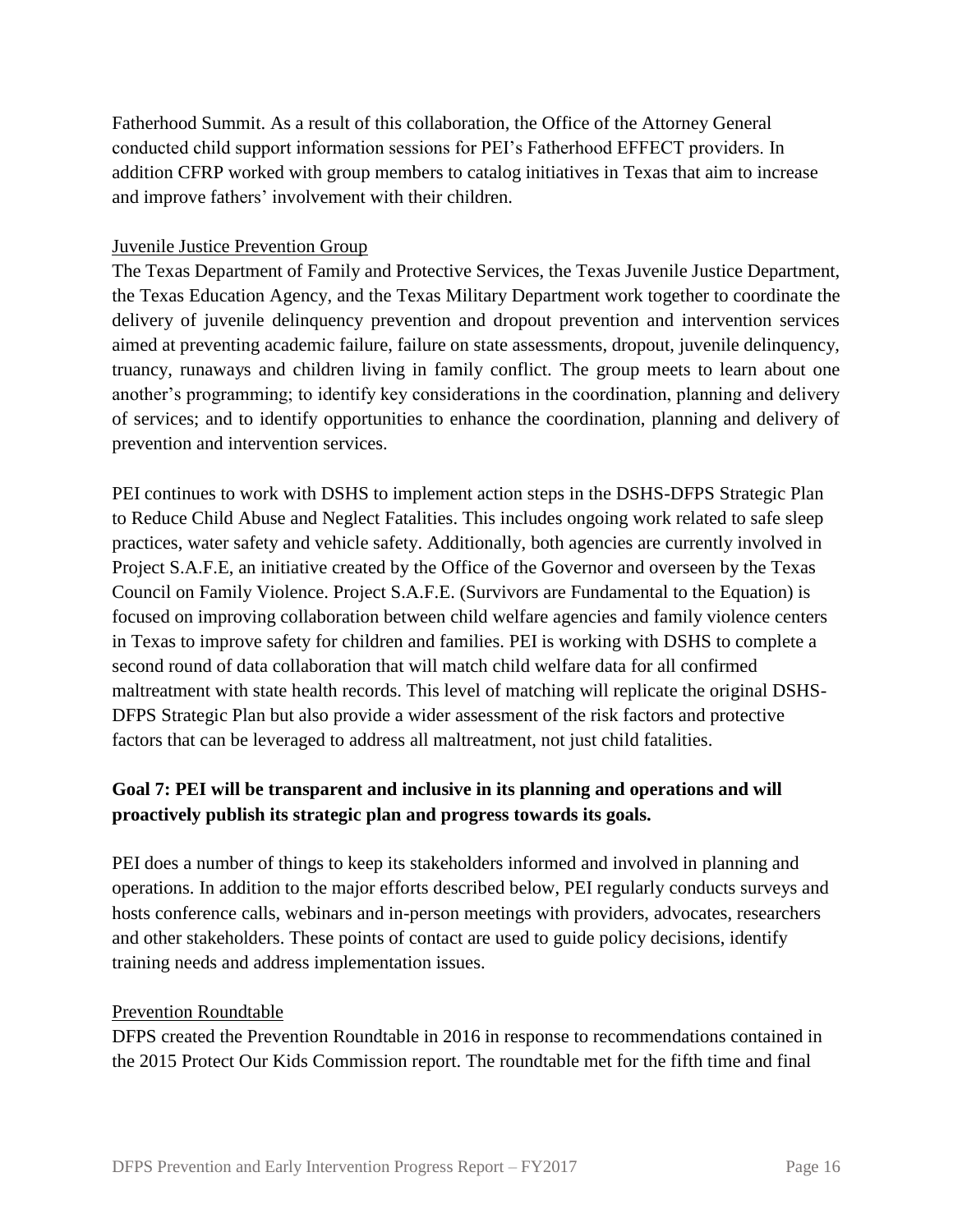time in July 2017. It has provided input to the agency regarding prevention and early intervention services, including PEI's five-year strategic plan.

DFPS will replace the current Prevention Roundtable with the new Prevention Task Force created by HB 1549. Per HB 1549, the task force will focus on helping DFPS develop a growth strategy for prevention and early intervention services and implementing elements of PEI's strategic plan. The task force is required to submit a report with recommendations to the commissioner no later than August 31, 2018. The task force will then continue to exist in statute until August 31, 2019, presumably to represent its work in the  $86<sup>th</sup>$  legislative cycle.

#### Prevention Task Force

Pursuant to HB 1549, 85th Texas Legislature, Regular Session, PEI will establish a Prevention Task Force to make recommendations to the department for changes to law, policy, and practices regarding:

- the prevention of child abuse and neglect;
- the implementation of the changes in law made by HB 1549; and
- the implementation of the department's five-year strategic plan for prevention and early intervention services developed under Section 265.005, Family Code.

DFPS Commissioner Hank Whitman is expected to appoint task force members and designate a chair in September 2017. The group will have its first meeting in the first quarter of fiscal year 2018.

#### Provider Roundtable

In late 2017, PEI formed a provider roundtable from its network of contractors and grantees to serve as a readily available planning partner and sounding board. The group will meet in person for the first time at the 2017 Partners in Prevention conference and thereafter at the conference each year and by phone and electronic means an estimated three times per year. The organizational leaders selected for the roundtable will give voice to the realities of serving children and families in diverse communities across the state.

#### Regional Meetings in Fiscal Year 2018

Building on the positive response to a series of regional meetings in fiscal year 2016, PEI is planning another round of community conversation in fiscal year 2018. These meetings will further PEI's efforts to develop a deeper understanding of the on-the-ground realities of establishing, sustaining and expanding voluntary family support programs in the diverse communities of Texas. Knowledge gained will inform planning initiatives, policy proposals and grant applications.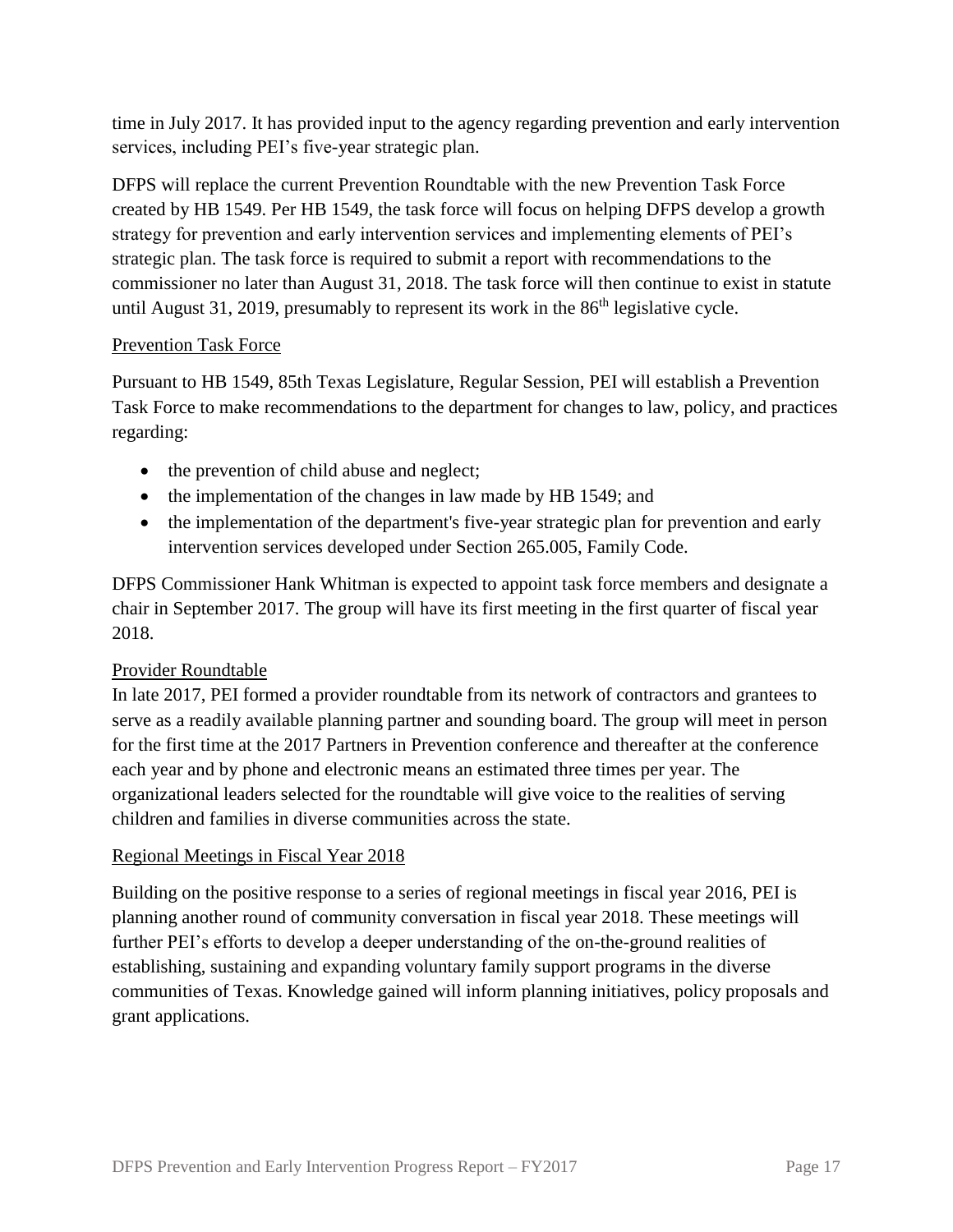# **Outcomes of the 85th Texas Legislature, Regular Session**

With an overriding tone of fiscal restraint, PEI's budget for fiscal year 2018-2019 includes increases for four programs (shown below) and flat funding for all other programs. Table 3 outlines increases in program funding for the fiscal year 2018-2019 and how the funding will be used.

| <b>Program</b>                | <b>Additional</b><br><b>Allocation</b><br><b>FY17-18</b> | <b>Implementation Plan</b>                                                                                                                                                                                                                                         |
|-------------------------------|----------------------------------------------------------|--------------------------------------------------------------------------------------------------------------------------------------------------------------------------------------------------------------------------------------------------------------------|
| <b>STAR</b>                   | $$1.34$ million                                          | Add additional money to current contracts with requirement to<br>serve more families and increase evidence base and level of<br>linnovation.                                                                                                                       |
| <b>HIP</b>                    | \$1.6 million                                            | Take a hybrid approach to expanding provider base and capacity to<br>serve more families through the existing provider enrollment and<br>possibly a request for proposals.<br>Test a cost-reimbursement approach in areas where HIP is not<br>currently available. |
| <b>Texas Home</b><br>Visiting | \$800,000                                                | Select additional community from most recent request for<br>applications (RFA) to provide services and test progressive funding<br>strategy described on page 7.                                                                                                   |
| Nurse-Family<br>Partnership   | \$5 million                                              | Allocate funding across 10 current NFP sites to hire more home<br>visitors, serve more families and support infrastructure<br>development.                                                                                                                         |

**Table 3: Expanded Funding Summary**

Table 4 compares funding for the fiscal year 2016-2017 and fiscal year 2018-2019 biennia. Fiscal year 2018-2019 funding includes new funding shown in Table 3 above. The decrease in home visiting funding and the increase in funding for program support are due to an accounting reclassification. Fiscal year 2018-2019 funds for home visiting also reflect a decrease in federal funding.

|  |  |  | <b>Table 4: Total Funding Summary</b> |
|--|--|--|---------------------------------------|
|--|--|--|---------------------------------------|

| <b>Program</b>                                                          | <b>FY16-17</b> | <b>FY18-19</b>                  |
|-------------------------------------------------------------------------|----------------|---------------------------------|
| <b>STAR</b>                                                             | \$42,004,158   | \$48,624,721                    |
| <b>Community Youth Development Program</b>                              | \$14,537,665   | \$16,845,118                    |
| Texas Families: Together and Safe                                       | \$5,220,565    | Included in other<br>strategies |
| Child Abuse Prevention Grants (includes HEAL)*                          | \$6,311,115    | \$7,214,315                     |
| Other At-Risk Prevention Programs<br>(HOPES, HIP, CBFS, SYSN, Military) | \$45,867,189   | \$59,179,394                    |
| Home Visiting Programs (THV & NFP)*                                     | \$67,065,960   | \$62,980,670                    |
| <b>At-Risk Prevention Program Support</b>                               | \$3,805,651    | \$15,050,279                    |
| <b>TOTAL</b>                                                            | \$184,812,303  | \$209,894,497                   |

\* Federal funds are anticipated, not guaranteed.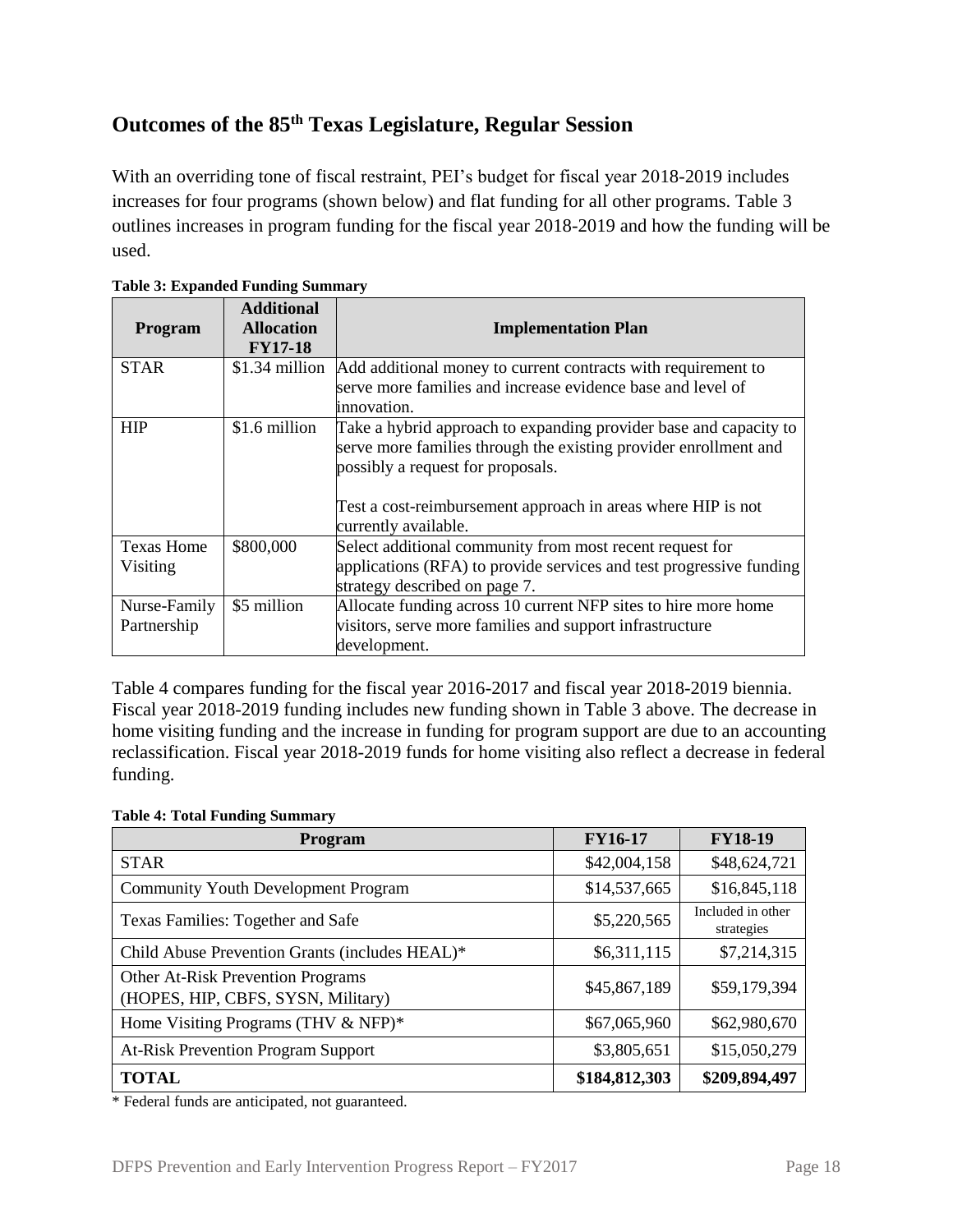PEI also received several new directives, with most new provisions codifying or supporting the direction the division is already headed. Together, Senate Bill 11 and House Bill 1549 take steps to help PEI put a growth plan in place and increase local capacity for serving more families. HB 1549 also establishes a two-year task force to make recommendations to the department regarding implementation of the bill and PEI's five-year strategic plan released last fall.

In addition, House Bill 5 moves the Department of Family and Protective Services outside of the Health and Human Services system. Effective September 1, 2017, DFPS will be an independent agency, and PEI will continue to be part of it.

As directed by House Bill 1549, DFPS will establish a two-year Prevention Task Force and work with its members to develop a growth strategy for prevention and early intervention services. PEI will also seek counsel from the task force on how best to meet other directives from the 85<sup>th</sup> Legislative Session. PEI will provide administrative and technical support to the task force throughout its information-gathering and deliberation stages and in the production of its report, which is due to the DFPS commissioner August 31, 2018.